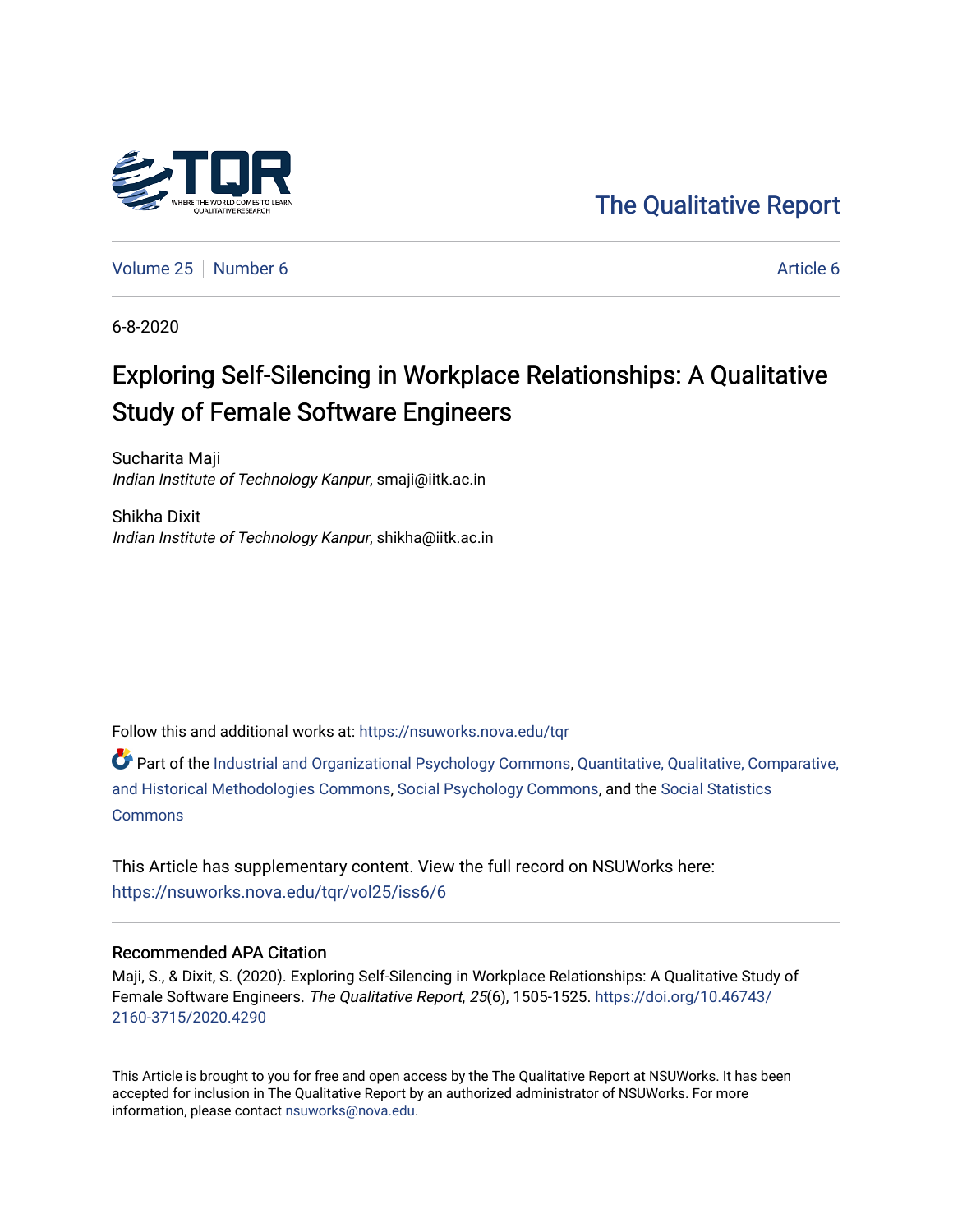# **Qualitative Research Graduate Certificate** Indulge in Culture Exclusively Online . 18 Credits **LEARN MORE**



# Abstract

Self-silencing has been extensively studied in the context of the relational aspect of the female psyche. The previous research on self-silencing mostly emphasized on intimate partner relationships and not much is explored in the context of workplace relationships, that is, relationships with colleagues, team managers etc. The present study aims to explore the self-silencing phenomenon in workplace relationships among a sample of female software engineers (N=21) in India. A purposive sampling strategy was used to select the participants of the study. Semi-structured, in-depth interviews were conducted to collect the data for the thematic analysis. At first, theoretical thematic analysis was done where Dana C. Jack's (1991) self-silencing theory has been used as the theoretical lens. Then, inductive thematic analysis has been used for unravelling the mechanisms, antecedents, consequences involved in self-silencing inside the organization. The result revealed that the need to maintain relationships, need to conform to the traditional feminine roles, a sense of powerlessness, and some factors inherent to the culture of the organization functioned as the antecedents of self-silencing in the organizational setting. Self-silencing inside an organization is also found to affect the female software engineers' psychological wellbeing and their growth in career. Moreover, it hampers the growth of the organization since negative experiences inside organizations go unreported and women self-silence their views and opinions in group meetings leading to organizational ignorance.

#### Keywords

Gender Roles, Self-Silencing, Thematic Analysis, Women in Technology

#### Creative Commons License



This work is licensed under a [Creative Commons Attribution-Noncommercial-Share Alike 4.0 International](https://creativecommons.org/licenses/by-nc-sa/4.0/)  [License](https://creativecommons.org/licenses/by-nc-sa/4.0/).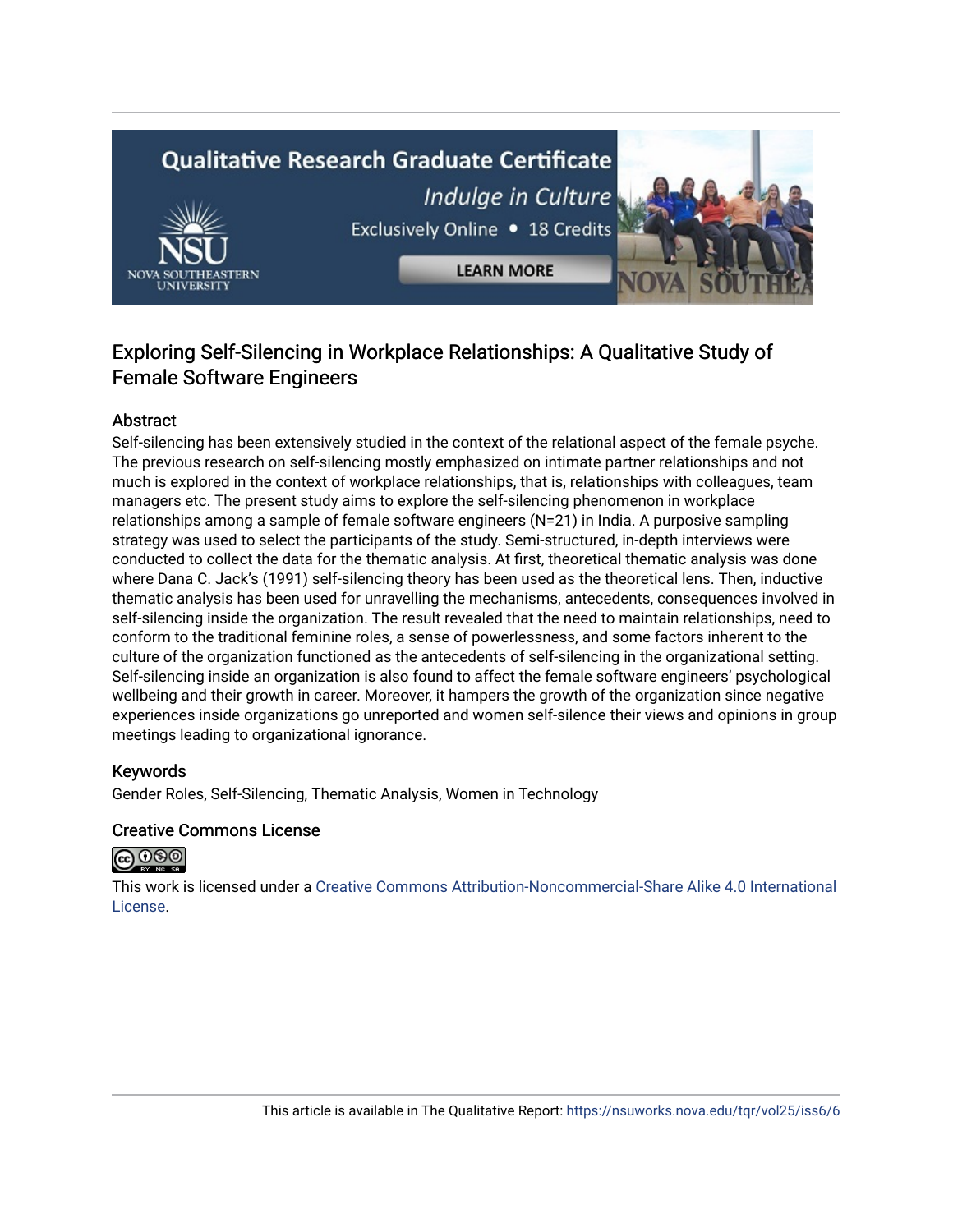

# **Exploring Self-Silencing in Workplace Relationships: A Qualitative Study of Female Software Engineers**

Sucharita Maji and Shikha Dixit Indian Institute of Technology Kanpur, India

*Self-silencing has been extensively studied in the context of the relational aspect of the female psyche. The previous research on self-silencing mostly emphasized on intimate partner relationships and not much is explored in the context of workplace relationships, that is, relationships with colleagues, team managers etc. The present study aims to explore the self-silencing phenomenon in workplace relationships among a sample of female software engineers (N=21) in India. A purposive sampling strategy was used to select the participants of the study. Semi-structured, in-depth interviews were conducted to collect the data for the thematic analysis. At first, theoretical thematic analysis was done where Dana C. Jack's (1991) self-silencing theory has been used as the theoretical lens. Then, inductive thematic analysis has been used for unravelling the mechanisms, antecedents, consequences involved in self-silencing inside the organization. The result revealed that the need to maintain relationships, need to conform to the traditional feminine roles, a sense of powerlessness, and some factors inherent to the culture of the organization functioned as the antecedents of self-silencing in the organizational setting. Self-silencing inside an organization is also found to affect the female software engineers' psychological wellbeing and their growth in career. Moreover, it hampers the growth of the organization since negative experiences inside organizations go unreported and women self-silence their views and opinions in group meetings leading to organizational ignorance. Keywords: Gender Roles, Self-Silencing, Thematic Analysis, Women in Technology*

# **Introduction**

"And so girls grow up to be women who cannot say they have desire. Who silence themselves. Who cannot say what they truly think. Who have turned pretense into an art form."

(Chimamanda Ngozi Adichie, We Should All Be Feminists, 2014)

# **Women's Relational Self**

Psychologists have long been intrigued by the concept of self. From the literature, it is evident that the development of self does not take place in a social vacuum. Social interactions build the foundation of the self. Since the gender-role expectancy of society is different for males and females, it is obvious that the self-concept would vary across genders (Rosenberg  $\&$ Simmons, 1975). Self, in the initial era of research, was conceived as a "bounded, unique, more or less integrated motivational and cognitive universe" (Greetz, 1975, p. 48). Later, Chodorow (1999) introduced the connected nature of self among women; she mentioned that "the basic feminine sense of self is connected to the world, the basic masculine sense of self is separate" (p. 169). Equivocally, Gilligan (1982) proposed that women's definition of self comes from their relationship-networks and when women are in separation from others, their gender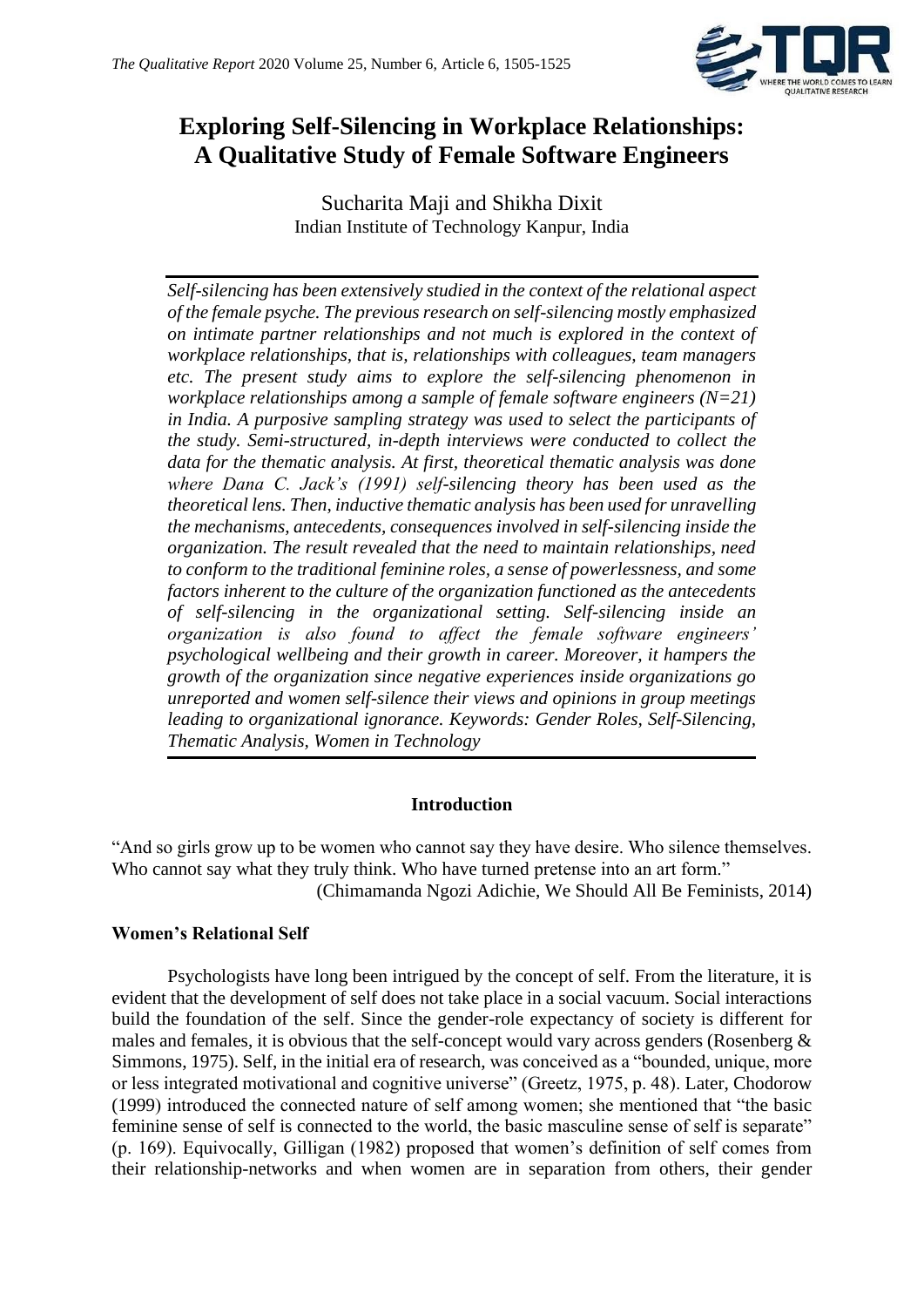identification gets threatened. Later, Jordan (1991) proposed the self-in-relation theory which argues that the concept of separate self is a myth for women. Also, women's self-concept is developed through the complex process of mutual reciprocity and connection with others. The sense of connection is so inevitable for the wellbeing of women that "non-growth promoting" relationships and disconnection often lead to psychopathologies (Miller, 1988, p. 1). Analogously, Jack (1991), discovered a common pattern of relationship dynamics among women who suffer from depressive disorders. She observed that these women conform to the socially prescribed feminine roles characterized by care, sacrifice, and docility and they often "silence certain feelings, thoughts, and actions" (Jack & Dill, 1992, p. 98) in their intimate relationships. The motivation to silence oneself comes mostly from the attempt "to fill a gender role marked by passivity, body shame, fear and vulnerability, and niceness" (Jack & Ali, 2010, p. 141). The relational-self, described above serves as the foundation of self-silencing. Also, the learned gender roles develop an "over-eye" to monitor their behaviors.

There are four major components of self-silencing:

- 1. External self-perception where the reflected appraisals (Mead, 1934) in social interactions serve as the sole base of the self-concept. The internal understanding of care is also climacteric in self-silencing, especially because care and connection are crucial components of women's selfconcept (Gilligan & Wiking, 1985).
- 2. Women who self-silence often define care in terms of the sacrifices they make in intimate partner relationships. The motivation of silencing might come from either to maintain a relationship or to avoid conflicts and retaliation.
- 3. The third component of self-silencing is the act of silencing one's emotions, opinions, and actions in order to fit it to the existing "good woman" template.
- 4. When a woman silences her opinion and emotion in order to conform to the socially defined feminine traits, they often experience a sense of divided self, where the other part of the self-experiences anger and guilt.

In the existing literature, self-silencing theory has largely foregrounded on the interpersonal dimension at the intimate partner relationship level (Harper, Dickson, & Welsh, 2006; Harper & Welsh, 2007; Impett, Sorsoli, Schooler, Henson, & Tolman, 2008; Jack & Dill, 1992; Whiffen, Foot, & Thompson, 2007) so far. Only a few studies have explored self-silencing beyond the arena of the romantic domain, that is, friendship self-silencing (McDonald, Bowker, Rubin, Laursen, & Duchene, 2010; Thomas & Bowker, 2015). A study by Swim, Eyssell, Murdoch, and Ferguson (2010) revealed that self-silencing beliefs have a significant impact on the way a woman responds to sexism. However, there exists a clear gap of knowledge regarding whether self-silencing can also be found in workplace relationships and if it is at all evident in the workplace relationships where does it stem from and what does it lead to.

# **Relationships inside the Organization**

Elton Mayo (1945) brought the attention of organizational psychology researchers to the social and emotional needs of employees. Workplace relationships are generally defined as "all the interpersonal relationships in which individuals engage as they perform their jobs" (Sias & Cahill, 1998, p. 2). There are multiple classifications that describe different types of workplace relationships. Clarkson and Shaw (1992), for instance, mentioned five different types of workplace relationships, that is, unfinished, working alliance, developmental,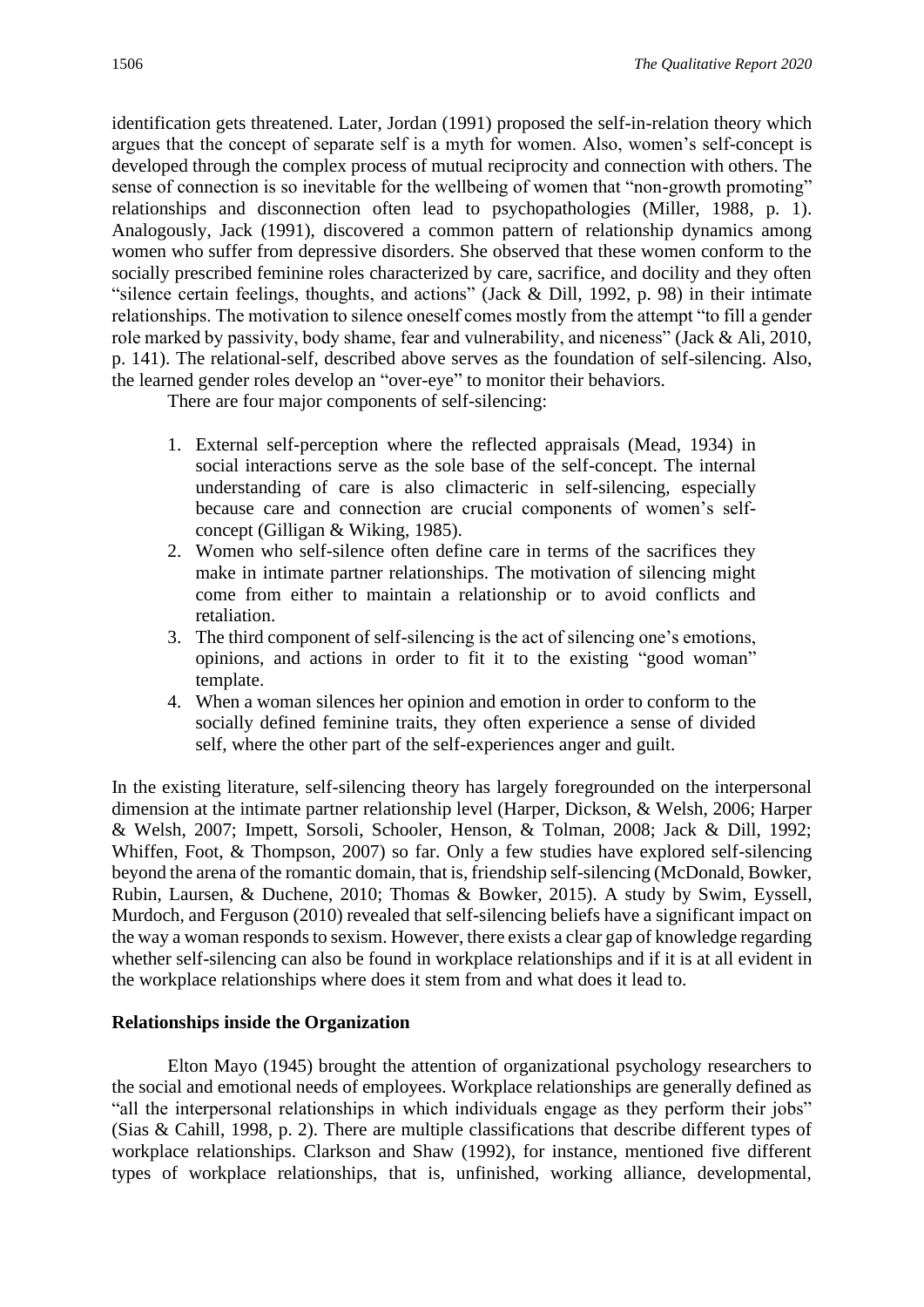personal, and transpersonal. These different workplace relationships differ in terms of the existence of hierarchy, human motivation, as well as their contribution to the organization. These relationships might be formal in nature such as superior-subordinate dynamics (Afza, 2005; Vecchio & Bullis, 2001) or they might be informal and emotional bonding such as organizational peers (Sias & Cahill, 1998). Workplace friendships are researched exhaustively in the context of multiple organizational behaviors since they tend to impact an employee's life both at the individual and professional level (Rawlins, 1992). Organizational friendships tend to affect the commitment and job satisfaction of an employee (Lincoln & Miller, 1979), turnover rate and employee morale (Kram & Isabella, 1985). In the development of any sort of relationship (including workplace relationships), there is an importance of talk since only conversations "encapsulate the jointness of their relationship in a symbolic fashion" (Sias & Cahill, 1998, p. 280). Therefore, if through the process of self-silencing, communication is blocked, the development of friendship becomes difficult. In a similar fashion, the superiorsubordinate relationship has been found to impact perceived procedural justice and job satisfaction among the subordinates (Wesolowski & Mossholder, 1997).

Previous research in self-silencing has barely stepped out of the romantic domain of relationships. Therefore, it is important to understand whether the self-silencing theory can be generalized to organization relationships, too. It is possible that women in technology might experience self-silencing in organizational relationships since,

The engineering and technology sector is still broadly patrifocal (Eapen & Kodoth, 2002) and is characterized by hegemonic masculinity (Sagebiel, 2008). In India, too, traditional gender roles are evidently observed (Patel & Parmentier, 2005) in male-dominated work sectors. In a masculine organizational culture, especially, in a less female-represented team, gender identity of women becomes absolutely salient (Sekaquaptewa & Thompson, 2003). It is observed that women who conform to the traditional feminine identity, characterized by docility and submissiveness are more likely to self-silence. Since the teams are dominated by males, it is possible that women feel the pressure to behave in an overly feminine and docile manner in these male-dominated technology teams. Since traditional gender roles do not allow women to raise their voice, these women might end up self-silencing. Swim and colleagues (2010), for example, found that while confronting sexism in the organization, women often choose to self-silence. Similarly, in another qualitative study, it was found that in the face of participatory pressuring, people often use self-silencing as a strategy (Rudderham-Gaudet, 2013).

In organizations, women use a tend and befriend (Taylor et al., 2000) strategy (Morrison & Sheahan, 2009) to cope with organizational stress. It is also found that women value relationships and communications in the workplace whereas men emphasize on the status and pay (Peterson, 2004). Therefore, workplace friendships provide women with a significant level of emotional and social support (Morrison & Nolan, 2009). The fear of losing relationships serves as a driving force for self-silencing. Since organizational relationships provide some form of emotional connection to women employees, it is possible that they selfsilence in order to maintain these organizational friendships.

Women might self-silence in the fear of annihilation, losing their jobs and/or hostile retaliation. The gender dynamics leads to self-silencing since the power hierarchy based on gender is highly evident. The Indian IT sector is mostly characterized by male team leaders since around eighty-nine per cent of organizations have less than ten per cent of female representation at the C-suite levels (Raghuram, Herman, Ruiz-Ben, & Sondhi, 2017). Women often use self-silencing as a coping strategy to deal with authoritarian leaders. This is especially true for early-career professionals who want to earn acceptance from their male leaders (Pololi & Jones, 2010).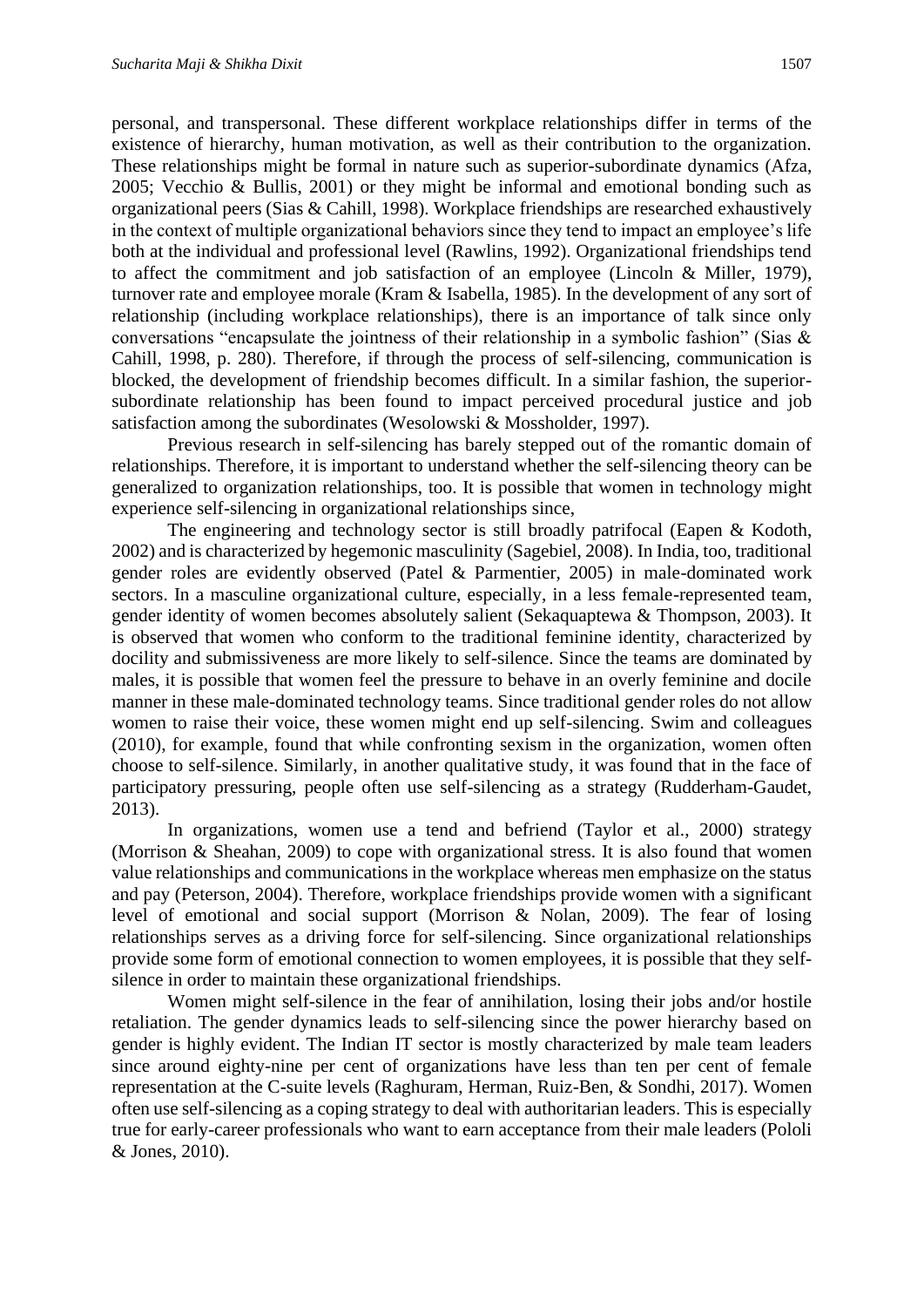In the experience of self, culture plays an important role (Oyserman, Coon,  $\&$ Kemmelmeier, 2002). Since Indian self is characterized by "we" where "I" is always defined in relation to "you" (Roland, 1991), there is a high probability that the need to maintain relationships would be more powerful among women in India. Especially because, the external self-perception and concern for others are also evidently observed among Indians (Jack & Ali, 2010).

Bisel, Messersmith, and Kelley (2012) found that there exists a "Hierarchical Mum Effect" in the superior-subordinate communication pattern where subordinates tend to be reluctant in providing negative comment to their superiors. This might, as well, emerge from the concern of losing relationship (Tesser & Rosen, 1972) with the superior. Among women, since the relational self-structure is well developed, the strategy of self-silencing might be even more prominent in their communication with their superiors.

From the discussion of the literature, we observe that self-silencing is one relevant variable in the organizational context and there is a clear gap of knowledge in the existing literature in this matter. We, as psychology researchers, who have been working in the area of "Gender in Science, Technology, Engineering, and Mathematics" were interested in unveiling whether the boundary of self-silencing extends beyond the domain of intimate personal relationships and impact women software professionals' workplace experience. The purpose of the present work, therefore, is to answer the following research questions,

- 1. Do women software engineers use self-silencing phenomenon in workplace relationships?
- 2. What are the antecedents of the self-silencing phenomenon in workplace relationships among female software engineers?
- 3. What are the consequences of the self-silencing phenomenon in workplace relationships among female software engineers?

#### **Method**

This section deals with the theoretical perspective, sampling, data collection, and data analysis. After the conceptualization of the study, ethical approval was received from the Institutional Ethical Committee of Indian Institute of Technology Kanpur. The paradigmatic standpoint of the researchers is constructivism. Ontologically the researchers believe in relativism where reality is constructed through intersubjective meanings and experiences. The researchers relied on a qualitative approach for getting an in-depth understanding of the selfsilencing phenomenon in workplace relationships. The introduction of the interpretive approach (Putnam, 1983) in the arena of organizational communication developed interest among researchers to study interpersonal relationships through qualitative methodologies (Fritz, 2014). Fritz (2014) also mentions "Qualitative research was recognized as ideal for revealing constructions of the meaning of work relationships and negotiation of lived relational experience within the organizational context" (p. 462). Rumens (2017) supported the qualitative turn in workplace relationship research. Moreover, the subjective experience such as the motivations behind one's self-silencing and the psychological processes one goes through cannot be fully explored through quantitative method. There is a standardized questionnaire developed by Jack (1991) to quantitatively assess the level of self-silencing among individuals. However, the aims of the present work emphasized not only on checking whether the four symptoms of self-silencing were present in workplace relationships or not, but also, to understand the psychological processes involved in it which could only be traced through qualitative methodology.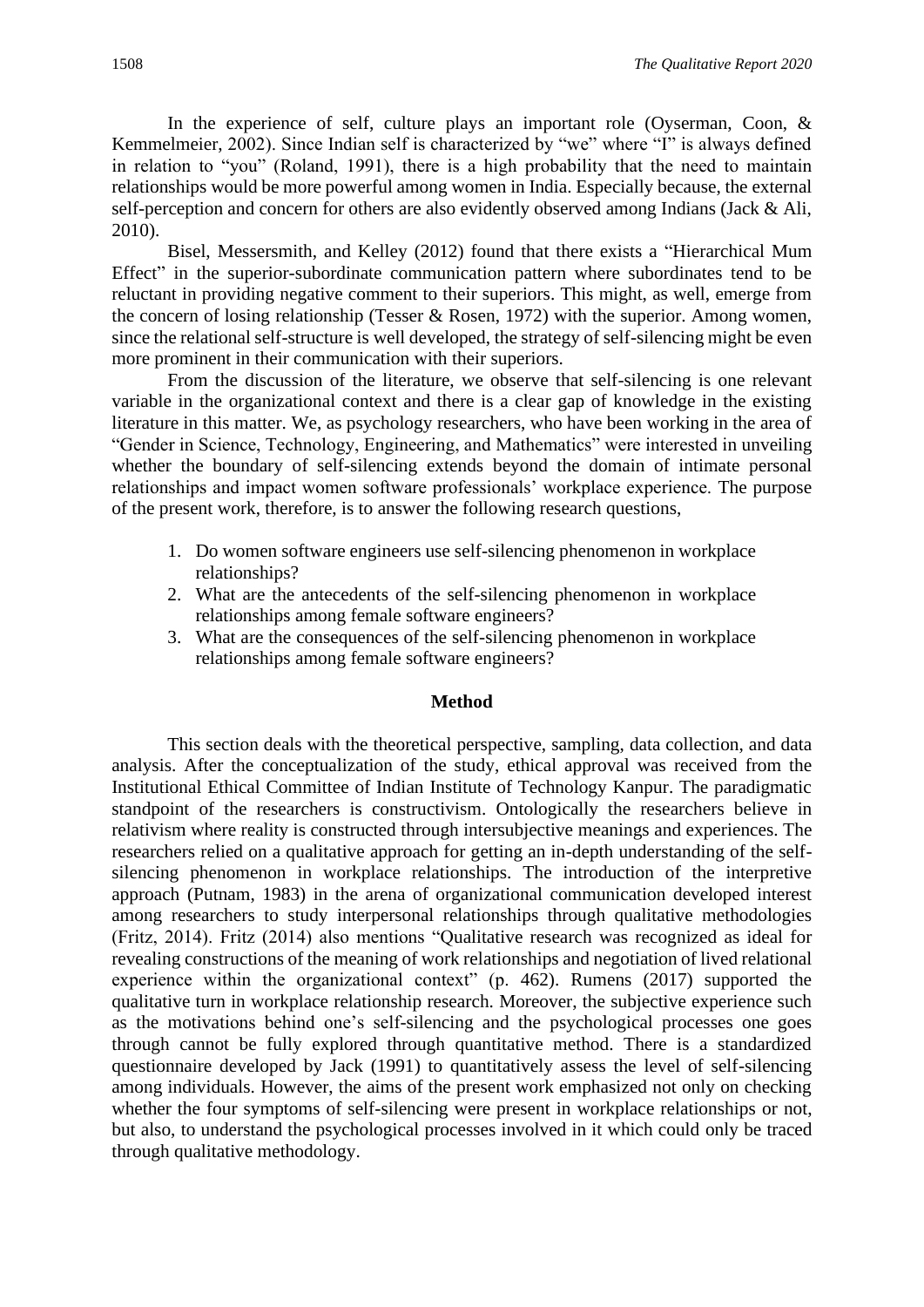For procuring the qualitative data, we relied on in-depth, face-to-face interviews. Interviews are generally considered to be ideal for the studies that aim to explore the experience of the individuals (Braun & Clarke, 2013). In addition, interviews have proven to be an effective tool for working with women's experience (Kitzinger & Willmott, 2002); i.e., "interview is a critical tool for developing new frameworks and theories based on women's lives and women's formulations" (Anderson & Jack, 1991, p. 164). For the present study, the interviews were semi-structured where a general guided interviewing approach was used (Gall, Gall, & Borg, 2003; Turner, 2010) in order "to ensure that the same general areas of information are collected from each interviewee; this provides more focus than the conversational approach, but still allows a degree of freedom and adaptability in getting information from the interviewee" (McNamara, 2009; quoted in Turner, 2010, p. 755).

A total number of twenty-one software professionals were interviewed for the present study. Maximum variation strategy was used where the researchers "go to the groups which they believe will maximize the possibilities of obtaining data and leads for more data on their question" (Glaser, 1978, p. 45). The researcher made an attempt to interview female software engineers from a large range in terms of experience. It was ensured that 1. the interviewees are coming from different organizations (small start-ups to large corporates), 2. there was representation of both married and unmarried professionals, 3. The interviewees had a large age and experience range. The details of the participants are provided in the Table 1.

| Serial no.     | <b>Marital Status</b> | Children | Age | Years of Experience |
|----------------|-----------------------|----------|-----|---------------------|
| $\mathbf{1}$   | Married               | $\rm no$ | 32  | 8                   |
| $\overline{2}$ | Married               | yes      | 38  | 17                  |
| 3              | Married               | no       | 27  | 5                   |
| $\overline{4}$ | Married               | no       | 29  | 5.5                 |
| 5              | Married               | no       | 35  | 8                   |
| 6              | Unmarried             | no       | 27  | 4.5                 |
| $\overline{7}$ | Married               | no       | 33  | 8.5                 |
| 8              | Married               | yes      | 45  | 14                  |
| 9              | Unmarried             | $\rm no$ | 27  | 4.5                 |
| 10             | Unmarried             | $\rm no$ | 30  | 6                   |

**Table 1**. Details of the participants of the study.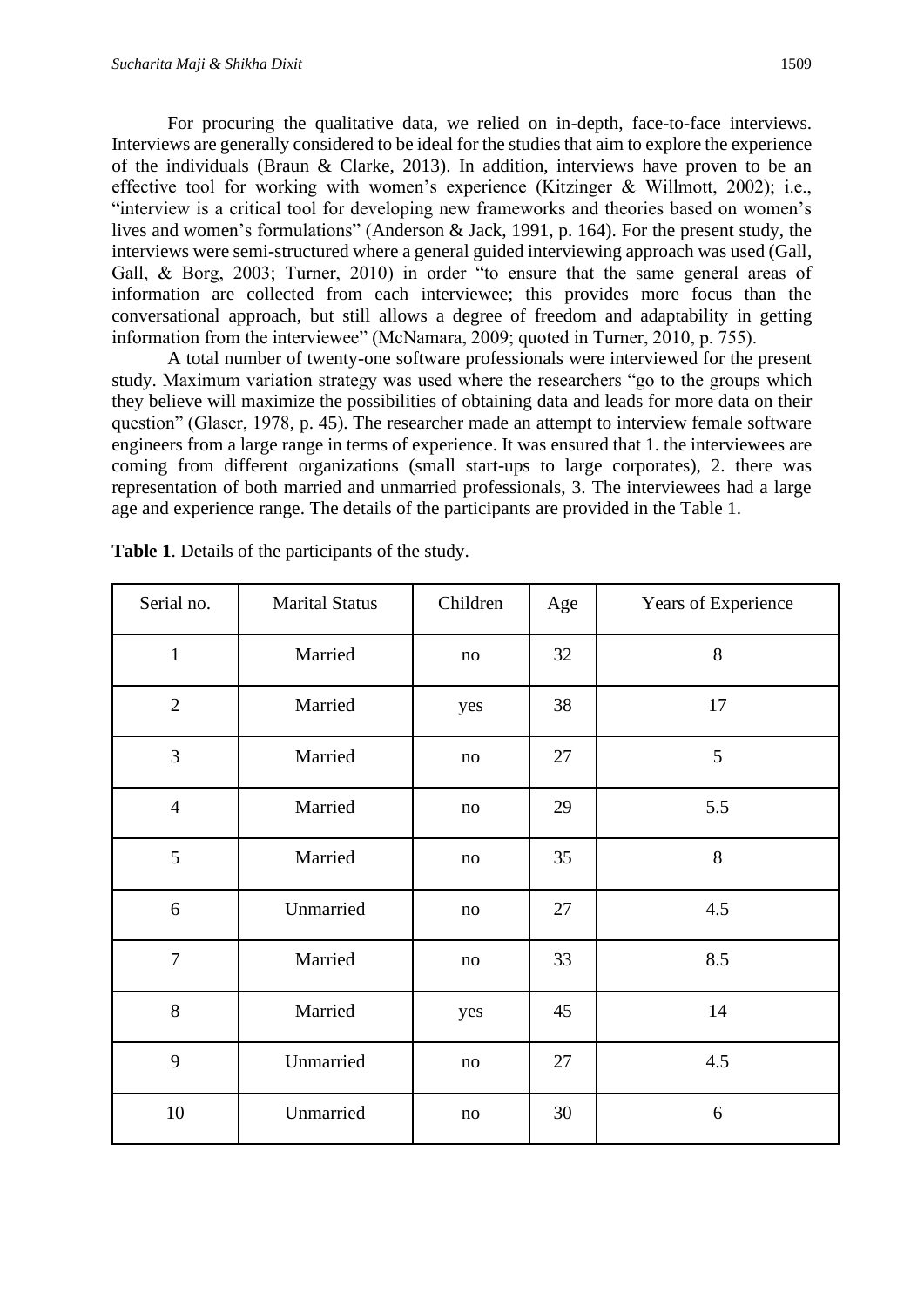| 11 | Married   | no       | 31 | 5              |
|----|-----------|----------|----|----------------|
| 12 | Unmarried | no       | 28 | 6              |
| 13 | Unmarried | no       | 28 | $\overline{4}$ |
| 14 | Unmarried | no       | 30 | 6              |
| 15 | Unmarried | $\rm no$ | 42 | 14             |
| 16 | Unmarried | $\rm no$ | 33 | $\overline{7}$ |
| 17 | Married   | yes      | 32 | 9              |
| 18 | Unmarried | no       | 30 | 7.5            |
| 19 | Unmarried | $\rm no$ | 31 | $\overline{7}$ |
| 20 | Married   | yes      | 43 | 22             |
| 21 | Unmarried | $\rm no$ | 29 | 8              |

Some of the women were single  $(N=11)$ , some were married  $(N=10)$ . Some of the participants have kids  $(N=4)$  and some did not  $(N=17)$ . Some of the participants came from an urban background ( $N=8$ ) whereas some came from rural strata ( $N=13$ ). The software engineers had a work-experience ranging from five years to twenty-one years. All the interviews took place in Bangalore city, India. The interviewees were met through technology-meetups in Bangalore and were requested for interviews stating the purpose of the study. Then, individual meetings were set based on the convenience of them. The interview duration varied from 22 minutes to 1 hour 30 minutes. The interviews aimed at figuring out the extent to which the four components of self-silencing, i.e., care as self-sacrifice, divided self, silencing the self and external self-perception are present among the participants. In addition, the interviews involve questions to find out the motivations behind self-silencing as well as the physical, psychological, and professional consequences of self-silencing among the professionals.

In the interview process, the power dynamics between the interviewer and interviewee (Kvale, 2007) is one of the biggest challenges experienced by the qualitative researchers since researchers have the power in terms of selection of setting, time, and questions. It is difficult to get access to the real experience of the interviewee if the power dynamics become evident. However, for the present study, the settings and timings were mostly decided by the interviewees. Most of the time, interviews took place in the residences of the interviewees or a place of the interviewee's convenience. In addition, to combat the power hierarchy, the nature of the interview was interactive (Dixon, 2015).

Also, gender of interviewer and interviewee is found to impact the quality and nature of an interview. There tends to exist a "focal gender myth of field research" (Warren, 1988, p. 64) which suggests that women can better establish rapport in an interview due to their less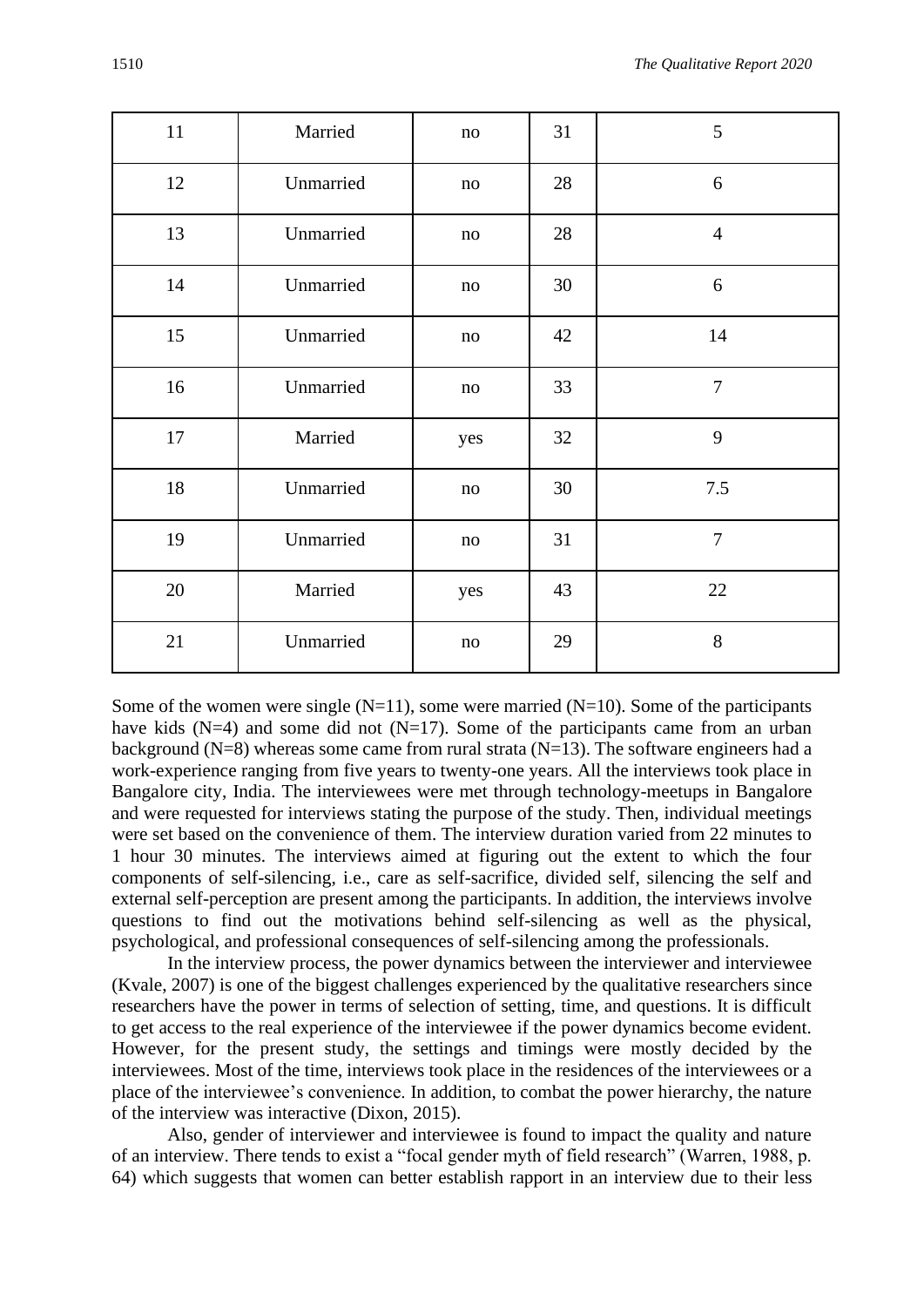threatening presence and communication skills. Like any other conversations, interviews also occur in a gendered context (Williams & Heikes, 1993). Since the interviewee was a female (interviews were conducted by the first author of the present work), it was easier for women to talk about their experiences.

#### **Thematic Analysis**

For analyzing the data derived from the in-depth interviews, we have used thematic analysis. Choosing a suitable analytical tool is a challenge faced by every qualitative researcher and it depends on the skill, training, and experience of the researcher. TA is "a method for systematically identifying, organizing, and offering insights into patterns of meaning across a dataset" (Braun & Clarke, 2013, p. 57). TA has been chosen due to its accessibility, especially for early qualitative researchers. Also, it was suitable for the present work, since it is considered to be most suitable for "elucidating the specific nature of a given group's conceptualization of the phenomenon under study" (Joffe, 2012). We have used a hybrid of theoretical and inductive TA. In the theoretical TA we follow a top-down process where we have a theory in mind and go from theory to data to search for the themes from the data. Here "the researcher's theoretical underpinnings and understanding of the research area of interest or previously established theoretical phenomenon" (Mahapatra & Chandola, 2018, p. 1967) is used as a filter to interpret the data. On the contrary, an inductive TA takes a bottom-up approach where the development of themes is solely determined by the data. The researcher had the self-silencing theory as the theoretical framework in mind, where the researchers aimed at understanding whether the four characterizing features of self-silencing phenomenon can also be observed in the workplace relationships. But the analysis also aimed at looking beyond this theory and through induction process derive knowledge from the data. So, in the analysis, two simultaneous processes were happening, first, checking whether the four characterizing features of self-silencing suggested by Jack (1991) are present in the narratives or not and if they are present how they are present; second, what are the major themes of antecedents and consequences of such behavior. We have used the six steps of TA suggested by Braun and Clarke (2006).

Initial codes are developed from the data corpus based on the repeated reading of the data. As Braun and Clarke (2006) mentioned, initial codes are like the building blocks of the thematic analysis, they develop the foundation of the themes. While developing initial codes, it was kept in mind that "a "good code" is one that captures the qualitative richness of the phenomenon (Boyatzis, 1998, p. 1). Coding has been done at the semantic level where basic summarization has been done to understand the meaning of the account provided by the interviewees. For instance, Interviewee 2 said, "we cannot always be outspoken. I was outspoken, but now I am not outspoken. Because, maybe my wordings are very sharp, and maybe insulting for some people, so, I just don't speak so much. I don't want to hurt them." The initial code for this narrative was "Fear of hurting others."

After we have initial codes developed from the narratives, we search for themes from the codes where we cluster the codes with some unifying feature and meaningful pattern. For instance, initial codes like "not wanting to annoy," "fear of hurting others" these are connected to the theme relational self since deep down all these concerns emerge from the relational self. How the initial codes have formed the themes can be found in figure 1, 2, and 3.

After the themes are developed, a closer review of the themes was done for quality check. It was made sure that the themes properly explain the research interest rather than simply summarizing the data. Also, it was made sure that all the themes are substantiated by the examples from the narratives. At this phase, a further reviewing of the themes was done to ensure that the themes are coherent, relevant, and thoroughly substantiated.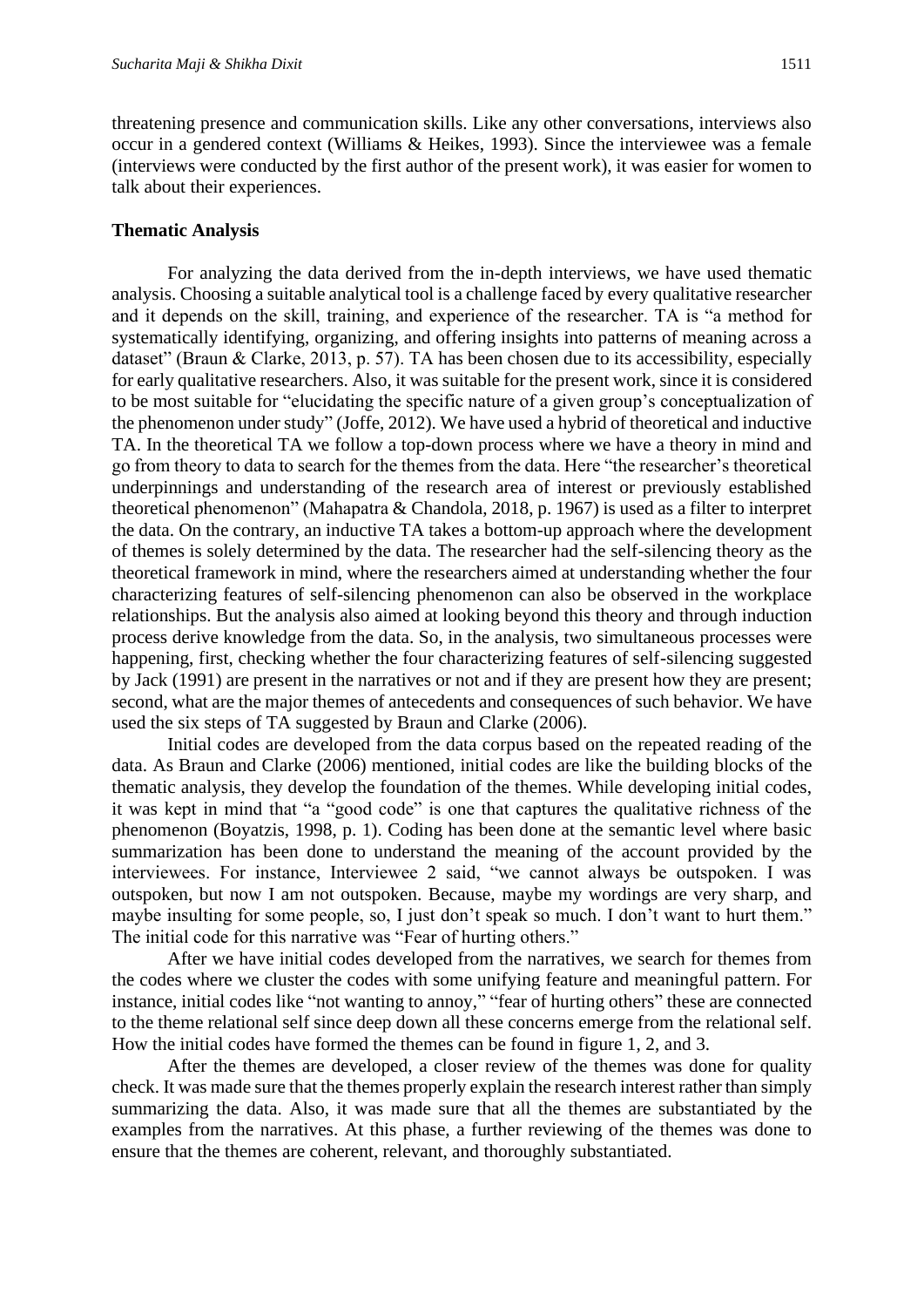# **Results**

The research started with three basic quests: first, whether self-silencing phenomenon can be observed in the contexts of workplace relationships; second, what drives women software professionals to self-silence in their workplace connections; third, what are the consequences of self-silencing in women software professionals' life. These three research questions are discussed one by one in the following section. Themes are represented in Figures 1, 2, and 3.



*Figure 1*. Representation of themes related to self-silencing phenomenon in organization based on theoretical TA where Silencing the self-theory has been used as the theoretical framework.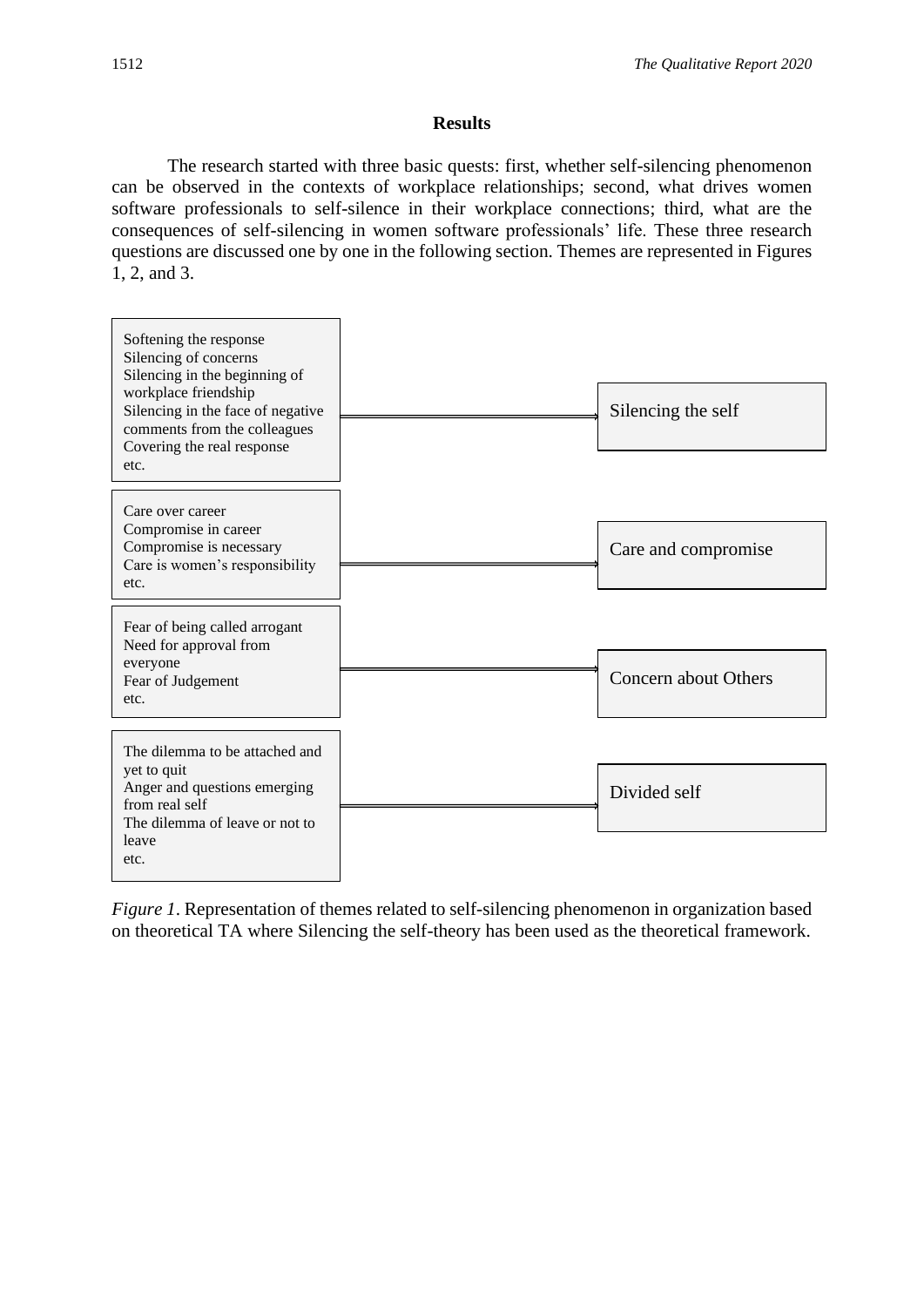

*Figure 2.* Representation of themes related to antecedents of self-silencing phenomenon in organization based on Inductive TA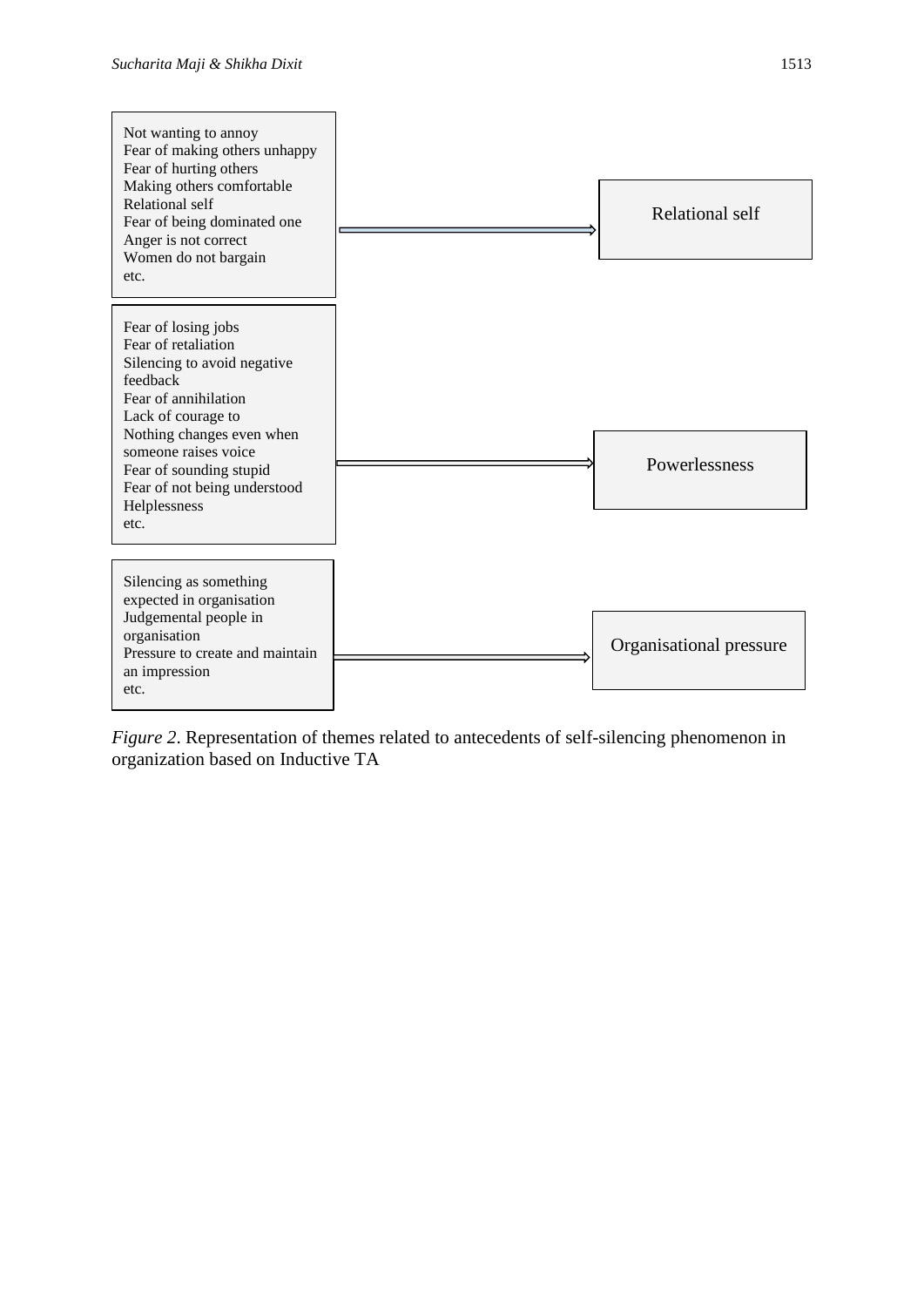

*Figure 3.* Representation of themes related to the consequences of self-silencing phenomenon in the organization based on inductive TA.

#### **Self-silencing phenomenon**

The following four themes are found based on the interviews which shows how the self-silencing phenomenon can be observed in workplace relationships.

#### **Theme 1: Silencing the self**

The defining feature of self-silencing is a "tendency to inhibit self-expression and action" (Jack & Ali, 2010, p. 5). Silencing the self involves both the behavioral and phenomenological component. Almost all the interviewees have reported that they have silenced their opinions, emotions, and real-self in workplace relationships. The act of silencing not only involves keeping quiet and not expressing the real-self, but also, it incorporates the act of delaying in giving a negative response and keeping patience for the negative act to occur again. This has been found in case of bad behaviors from colleagues, sexist jokes, or while facing conflicting opinions, softening of a negative response, explaining a negative response, and letting go of a negative confrontation were often reported. The act of silencing the self was present both with the workplace friends (especially at the beginning phase of the relationship) and with authority figures.

Interviewee 6, a 27-year old female software engineer shared that after receiving a sexist comment from a male colleague, she tries to manage it in a subtle way without expressing her annoyance.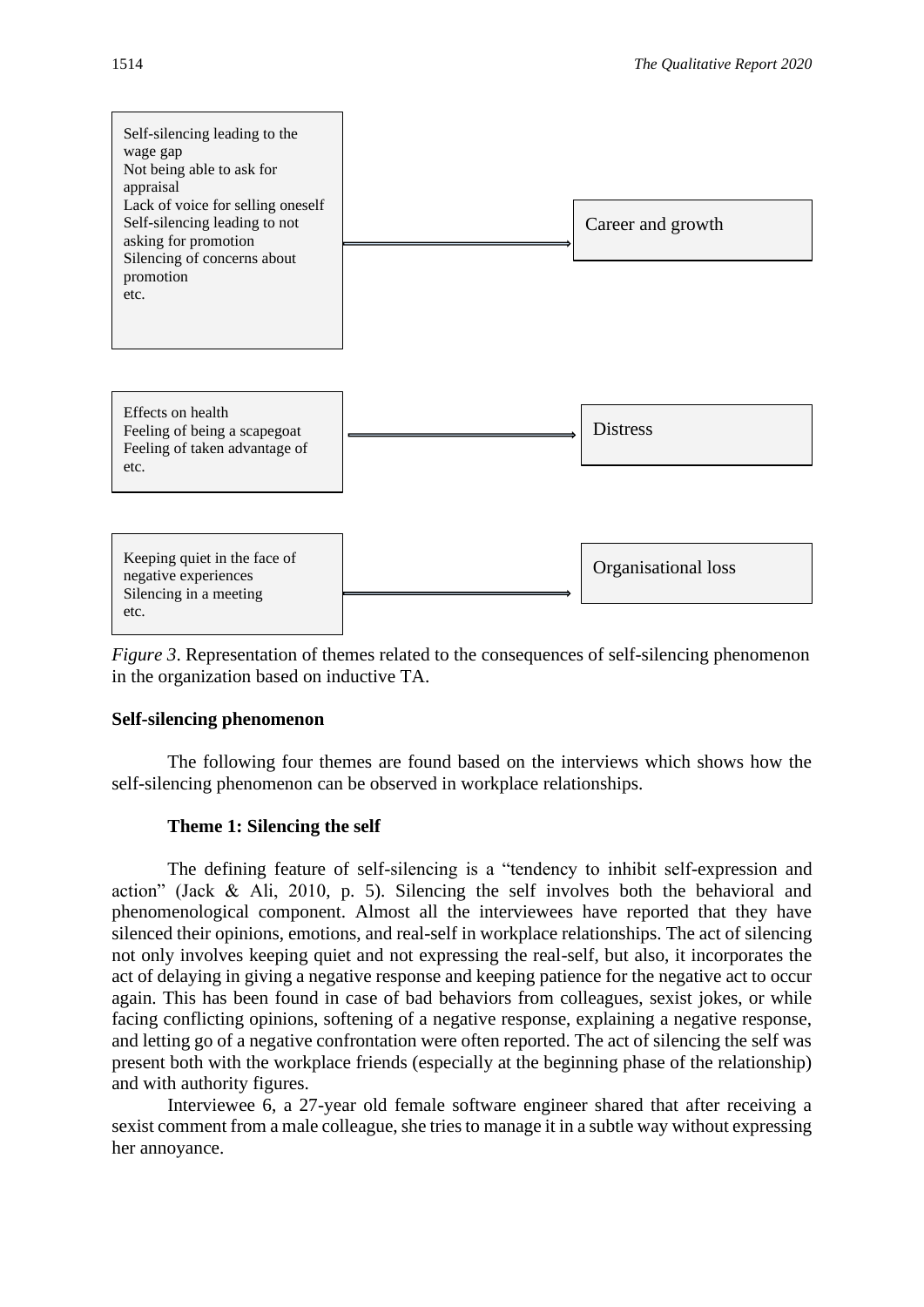I will definitely not create a fuss out of it then and there, I will take time and I will understand and in a very subtle way, I will communicate things to him (a colleague) so that he understands; also, at the same time he does not get annoyed.

Therefore, from this narrative we see that there is an attempt to suppress the real emotion of annoyance from the male-colleague in day-to-day interactions. Similarly, Interviewee 10, an Artificial Intelligence engineer expressed how frequently she self-silences in her work-place relationships. She narrated that,

All the time. For example, if someone passes a comment in the workplace, at that time I feel if I stay calm it will be ok, in order to save that relationship you let go things, you think it is ok. I do it often, I am a little sensitive so I generally feel it is ok, leave.

Therefore, the narratives reveal that the female software professionals do indulge in the act of silencing or the behavioral component of self-silencing by either completely suppressing their real negative emotions or coating the negative emotions in a positive expression, or by softening their tone.

# **Theme 2: Care and Compromise**

The concerns for care and compromise have been repeatedly come up in the interviews. The caregiving role is mostly performed by women and some women report how this caregiving role is more important than the professional life. Interviewee 1, a software professional with eight years of experience in the industry explained how care has been a priority in her life.

Ya, it does happen sometimes that you have to take off. I have a single mother as I told you, so sometimes I have to take care of her. I have to be with her. If my brother goes out of the station, I have to be with her. Those kinds of things you can't help; you have to do. You can't care whether it affects your job or not.

As Jack (1991) mentioned that the concern for the care and compromise emerge from the need to conform to the traditional feminine roles. In general, care is considered to be a major part of these roles. Similar to this finding, in our study, interviewee 2, a 48-year-old senior professional, who has reported indulging in emphasized on the fact that compromise is required in every aspect of life and it is expected only from women.

Yes. Without compromising you cannot do anything. Neither in the profession, not in personal life, compromising and sacrificing is meant for ladies.

From these, it becomes evident that the concern for the care and compromise becomes an emerging theme in the context of workplace relationships. Also, women who reported selfsilencing in their work-place relationships tend to conform to the roles where women are expected to care and compromise in life.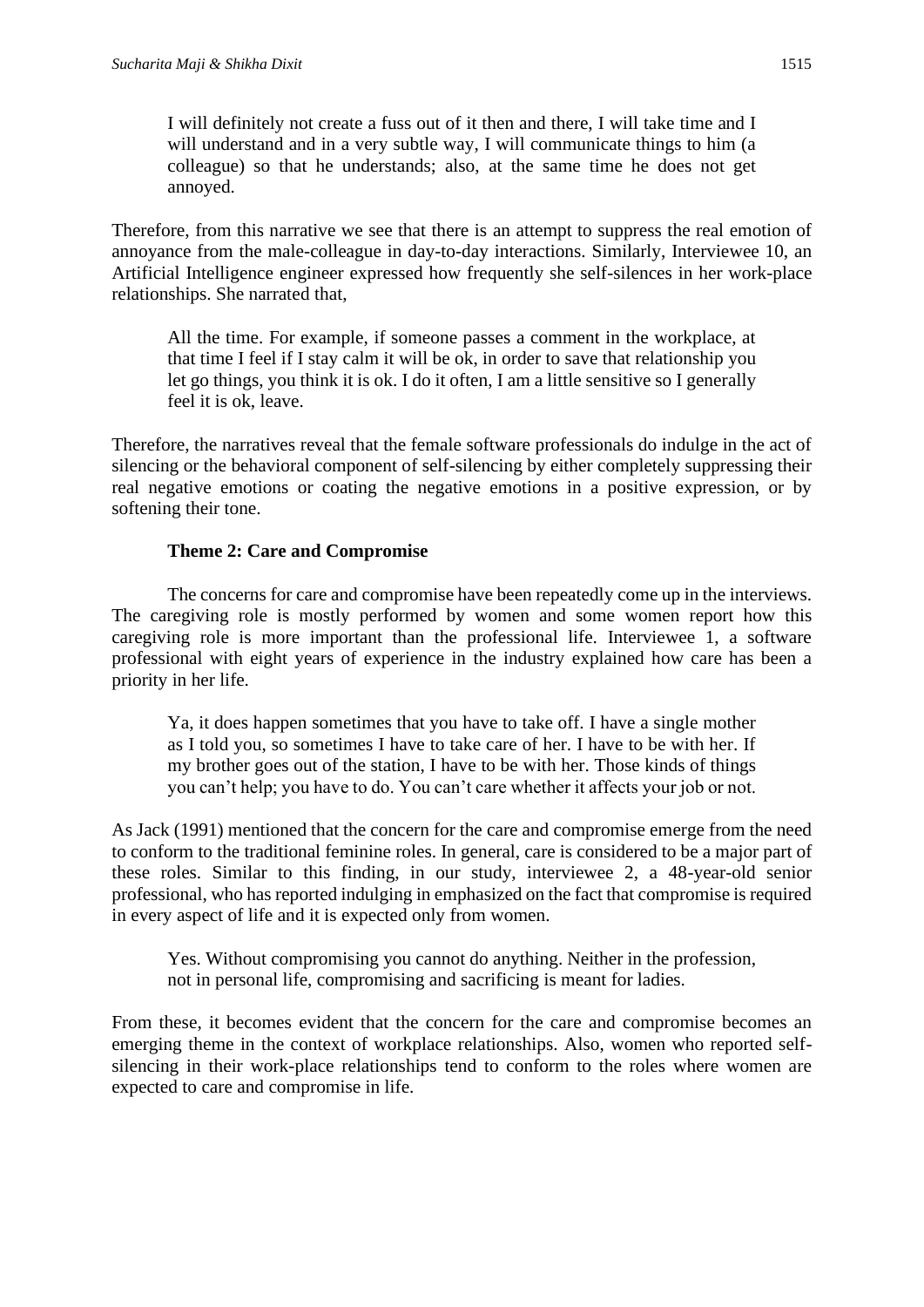#### **Theme 3: Divided Self**

When a woman self-silences, she goes through a split in herself, where one part feels the compulsion to comply to the socially prescribed gender roles marked by submissiveness, docility, and lack of voice and the other part feels anger and frustration as a result of not being able to revolt and speak up. This anger and frustration are reported in the context of workplace relationships as well. Interviewee 9, a 27-year-old technology professional with 4.5 years of work-experience shared such experience of divided self. She continued silencing her concerns for appraisal and later felt conflicts about it inside her own mind.

Many times, like, there are so many conflicts at the back of my mind, I question myself why am I doing this even when I am completely self-dependent a person? Why do I let go? Why am I suffering? I should not. I feel like not doing anything, I would lie down, neither eat nor sleep, I don't know, I become numb.

This experience is exactly what Jack and Ali (2010) mentioned as divided self or the "presentation of an outer self that does not correspond with inner thoughts and experiences" (p. 158). There is an ongoing conflict between the self that conforms to the socially-prescribed feminine roles and the self that feels anger and guilt for not standing up for oneself.

# **Theme 4: Concern about Others**

Jack and Dill (2010) defines externalized self-perception as a "schema regarding standards for self-judgment and includes the extent to which a person judges the self through external standards" (p. 6). The concept of we-self is common in collectivist cultures like India, however, among women, who self-silence, due to a weak inner-self, their source of selfdefinition solely comes from the feedback from others. In the present study, the concern for others has come out repeatedly where maybe one does not solely define herself in terms of others' perception, however, the concern for being judged by others and to maintain an impression have been found to bother the professionals.

If I am talking to someone, I am creating an impression...Whether you are doing good or bad, if the impression is good, then it will go good. If you make a mistake, and if you have a good impression, people will say mistakes happen sometimes. If the impression is wrong it will escalate, and even if you are performing better also, they won't feel like it.

How others' judgement determines women behavior inside organization is also reported by interviewee 1, who shared,

When you are successful, you are getting promoted, there is a tendency in organization, to attribute this success to something else. Maybe your beauty, your gender or maybe your friendliness.

Therefore, even when the self-perception is not externally located, the presence and judgement of others in the organization tend to be evident in the context of workplace relationships. Women who have silenced themselves had the concern of others even more.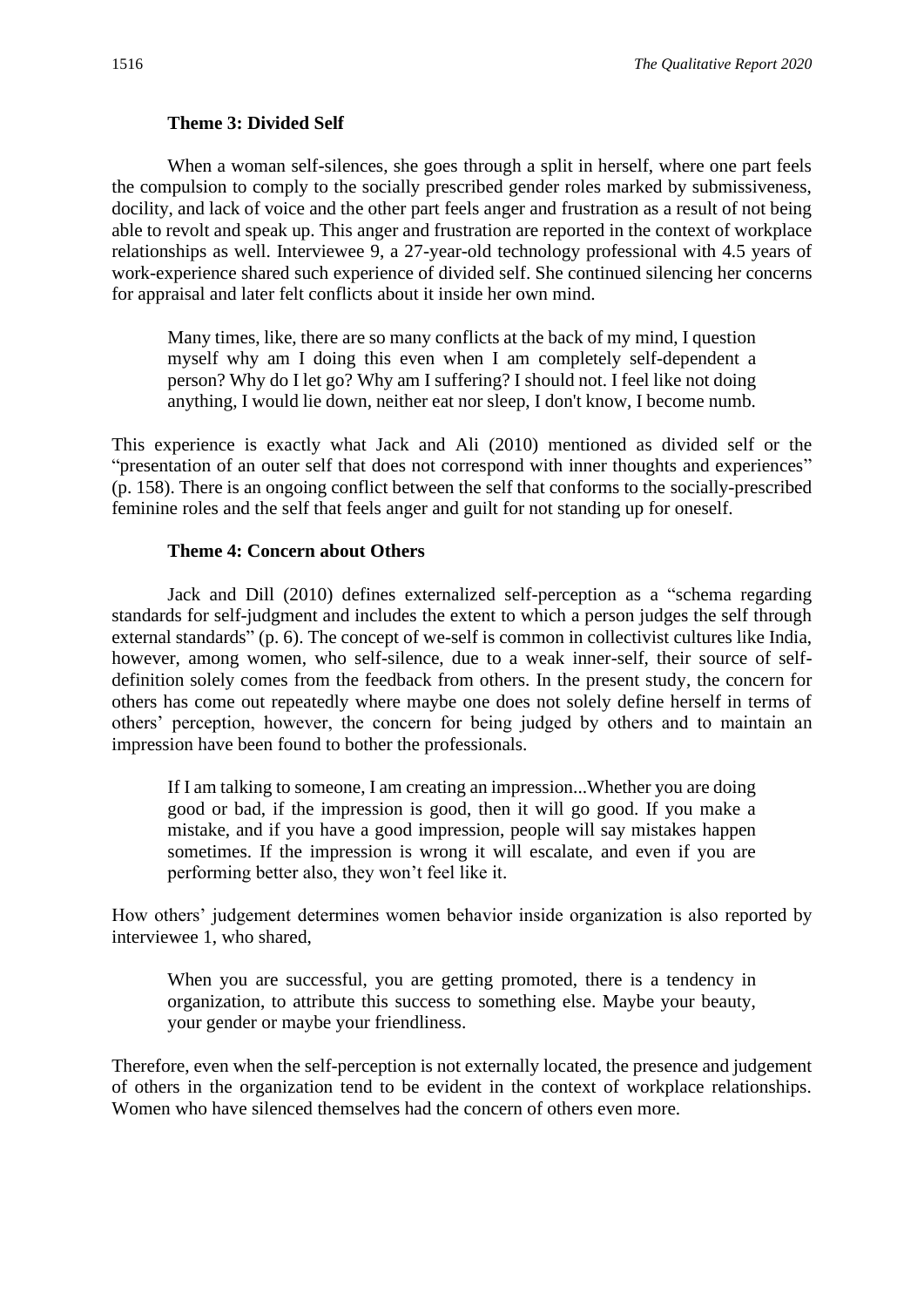#### **Antecedents of Self-silencing**

The second aim of the present work was to find out the antecedents of self-silencing in the organization. We found that there are three main themes as the sources of motivation for self-silencing in workplace relationships, they are discussed below.

# **Theme 5: Powerlessness**

In the present study, women software engineers have reported indulging in selfsilencing in the face of authority figures like team managers, especially when they have a feeling of powerlessness. The powerlessness is voiced through women's fears. The fears take a number of forms such as fear of losing jobs, fear of getting negative feedback, fear of retaliation and so on.

Interviewee 12, a software professional with six years of experience in the Information and Technology sector, shared her motivation behind self-silencing in front of her team leader which sourced from her fear of losing the job.

I felt that they might not find me a good fit for the job and I might end up losing my job itself. That really scared me because it is my first job and you always get this thought that unless I have a backup I cannot afford losing this job.

This powerlessness in front of the authority figures is also expressed through a sense of helplessness and lack of courage. Interviewee 10, a 32 years old artificial intelligence engineer explained how her motivation of self-silencing emerges from the helplessness that even if she speaks up, nothing will change.

Maybe we are scared you know, I mean, what I think is the decision lies in there, even if you tell them they might not agree. Suppose you are my manager and I ask you for appraisal, you have already set a predefined judgement about me, though I have worked hard your perception about me is not going to change.

Jack (1991) suggests that women who self-silence in an intimate partner relationship have the fear of annihilation which stems from the power difference between the partners in a romantic relationship. Fear of annihilation occurs among women who are financially dependent on their spouses. Therefore, for the security of them and their children, they choose to silence themselves rather than expressing their real selves. Here, we see that in the context of organizational authority, a similar fear and concern for security are voiced, especially among women who are at the early phase of their career.

#### **Theme 6: Relational Self**

Apart from being motivated by a sense of powerlessness, self-silencing among the female software engineers is also driven by the pressure to conform to the traditional feminine roles characterized by the care and submissiveness. The constant need to please others, take care of others, and the fear of losing others have been frequently mentioned as explanations of self-silencing in all the interviews. Needless to mention, these concerns are mostly derived from the relational self (Surrey, 1985). J B Miller (1988) suggested that "women's sense of self becomes very much organized around being able to make and then to maintain affiliation and relationships" (p. 83); also, women "have developed the sense that their lives should be guided by the constant need to attune themselves to the wishes, desires, and needs of others" (p. 61).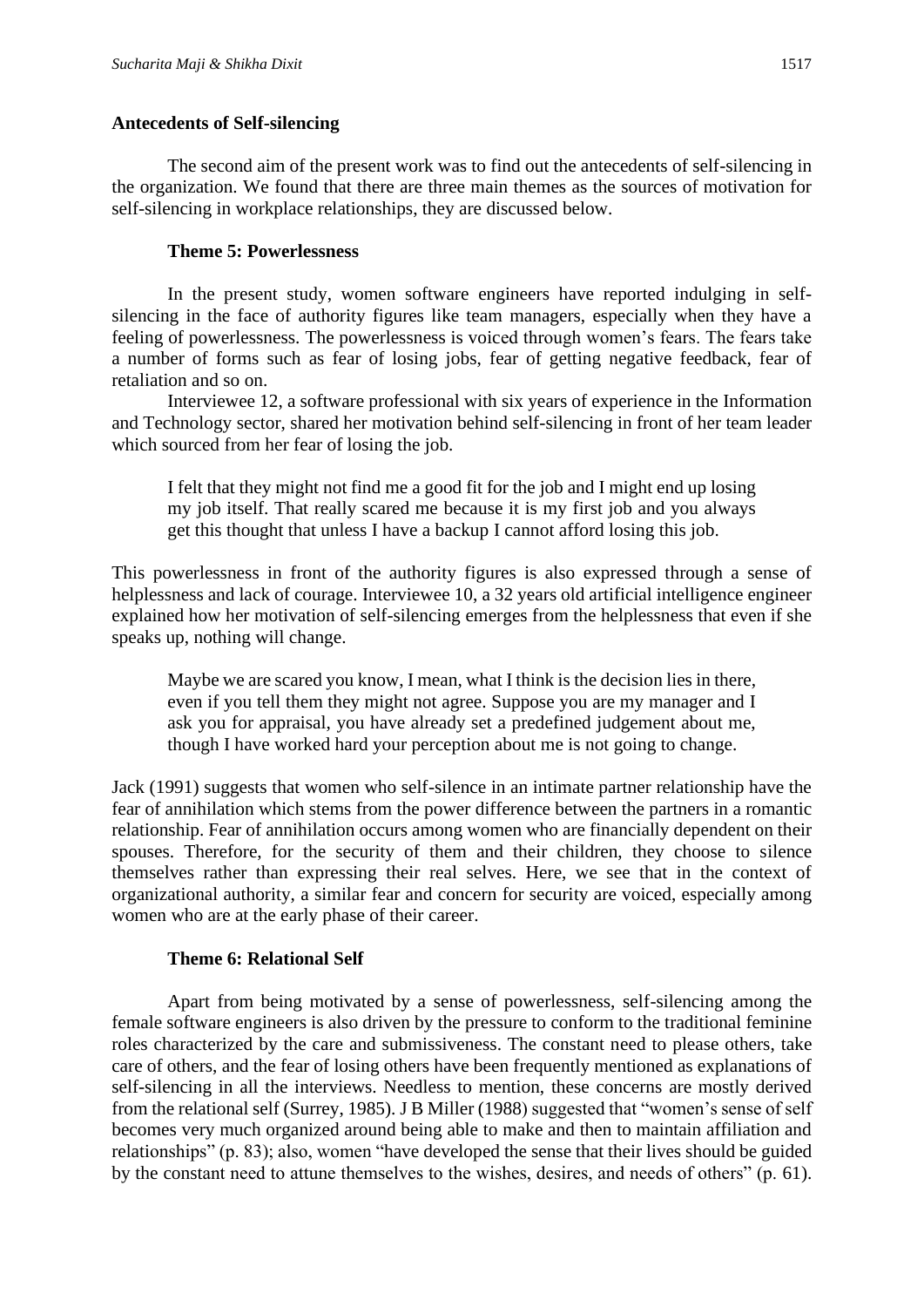Since the sense of self is derived from the relationships, in workplace relationships women often choose to self-silence to save the relationships.

I would not go and say anything easily. I will try (to) solve things myself and keep bad things away from them and not putting a lot on them so that they are not (unhappy), I will not want them to become unhappy for me. That is the problem.

The need for attachment even when the relationships are hurtful is also voiced through the interviews. Similarly, Jack (1991) found in her interviews that women often wish to help their partners even when they are in a hurtful marriage. This need for attachment is also found in one of the interviews where the interviewee expressed how she is attached to the relationships of her life from workplace friendships to intimate partner relationships.

I am really afraid that the people who are with me they will leave me one day, I know that I don't deserve them, I can get better people, but I get so emotionally attached and I am so attached that I don't want to care even if someone else likes me or loves me. I feel that I am connected to him, and I need him

Women's need to conform to the culturally defined "good woman" template which is defined as "a core premise is that women are unequal to men and yet responsible for the quality of relationships" (Jack & Ali, 2010, p. 11). This need to comply with the socially prescribed feminine gender roles has also been reported as one major motivation behind silencing the self.

I think a girl should do that. I feel bad if I show my anger. I don't feel like expressing my anger just because I do not like it. I feel if I do this it will be some kind of dominating behavior. Or I am putting (imposing) my opinion on you. I don't want to do that.

#### **Theme 7: Organizational Environment of Keeping Mum**

Whereas the motivation derived from a relational self and powerlessness are observed in self-silencing in the arena of intimate partner relationships, the present study also revealed that there are some factors located in the organizational environment that leads to selfsilencing. However, since the data was collected only from women, there was no way to check how these organizational factors are different or similar between male and female professionals in the same industry.

Some participants reported that the organization demands some form of silencing among the employees. Interviewee 2, who had a long work-experience of seventeen years and experienced discrimination in the workplace in terms of career-growth narrated that,

The organization is OK with my ideas, my innovations, no one stops me there. But, they are not OK with the concerns of the employees. Every human being will have a concern, I have a concern. Ok? My peer is not working, I am not getting a proper appraisal, these are the concerns I have. These are my concerns. But, these concerns cannot be expressed. We get suppressed while expressing our concerns. I faced discrimination. I did not get a promotion for five years. I know what has happened. But what is the point of expressing that concern? They will never be able to understand my concern, rather that they will give it back in a negative way, they will say she is very arrogant.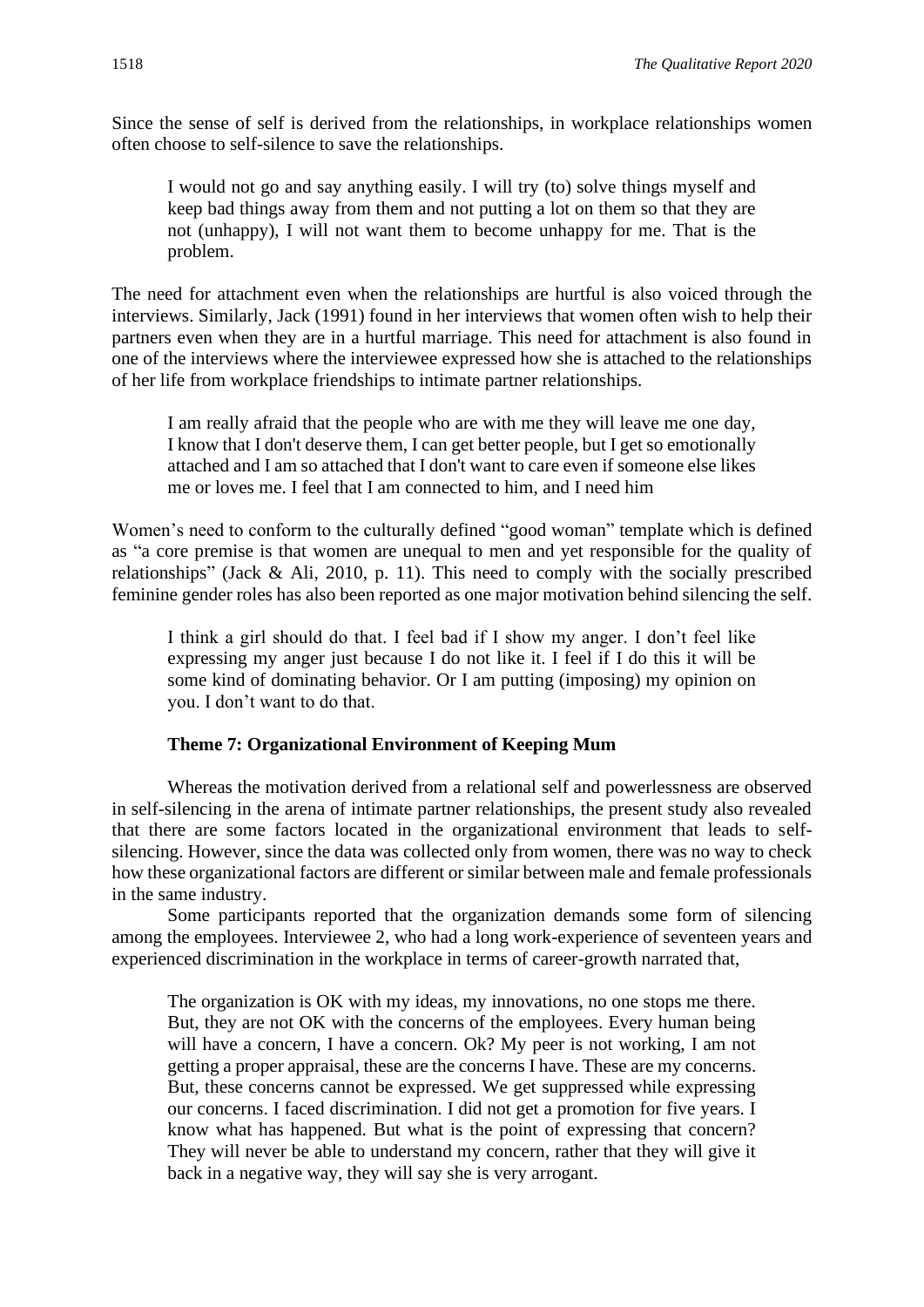Some of the interviewees have expressed an existence of judgmental environment, which might drive women to silence themselves. Therefore, from the interview narratives, it becomes evident that there is something inherent in the organizational culture which reinforces the selfsilencing.

#### **Consequences of Self-silencing**

In the present study, we found that self-silencing tends to have consequences in a woman software engineer's life at two levels. It adversely impacts their career and growth and also, it leads to psychological distress. In addition, the study unveiled that the organization also suffers from some negative outcomes when the women employees self-silence. These three themes are discussed in this section.

#### **Theme 8: Career and Growth:**

The most pernicious aspect of self-silencing is a stunted growth of women's career in software engineering. In the Indian IT sector, the issue of the glass ceiling has always been a matter of concern for the organizational psychologists (Afza, 2005; Bhattacharyya & Ghosh, 2012). The issue of the wage gap between male and female software professionals at the same professional rank has come up as one major act of discrimination and inequality. The interviewees have reported that when it comes to bargaining for appraisals and being expressive about promotion, women often self-silence even when they want to be assertive. Interviewee 9, a system engineer with four and a half years of experience, shared how self-silencing eventually leads to the wage gap between genders.

There is one of my friends, she is working in this company. Though she is working pretty well, but, there is nothing like she is getting an amazing package. Now there is another guy, he is having less eligibility, but she is got 30 per cent of appraisal compared to the guy. When the manager communicated her appraisal, she was like ok, fine, she did not say anything. I asked her why didn't you say anything? She was regretting that she should have said

# **Theme 9: Distress**

The journey of research in self-silencing began in the context of depression (Jack, 1991; Jack & Dill, 1992). It has been consistently found in the literature that self-silencing leads to multiple hazardous effects on the psychological wellbeing of a person. The present study was conducted in an organizational setting and the researchers did not aim to diagnose or understand the mental health effects of self-silencing in the first place, however, some of the interviewees expressed how silencing in the face of authority has affected their psychological wellbeing. Interviewee 8, who suffered from severe distress as a consequence of her workissues and not being able to communicate it through to her team leader. She took a career break thrice to deal with these issues, shared her experience of distress every day after coming back home.

I mostly get headaches, stress headaches, I would not take it out on people at home, I used to end up in discussions with my husband regarding what I need to do, so, he used to tell me not to worry so much and all, so yeah, mean it has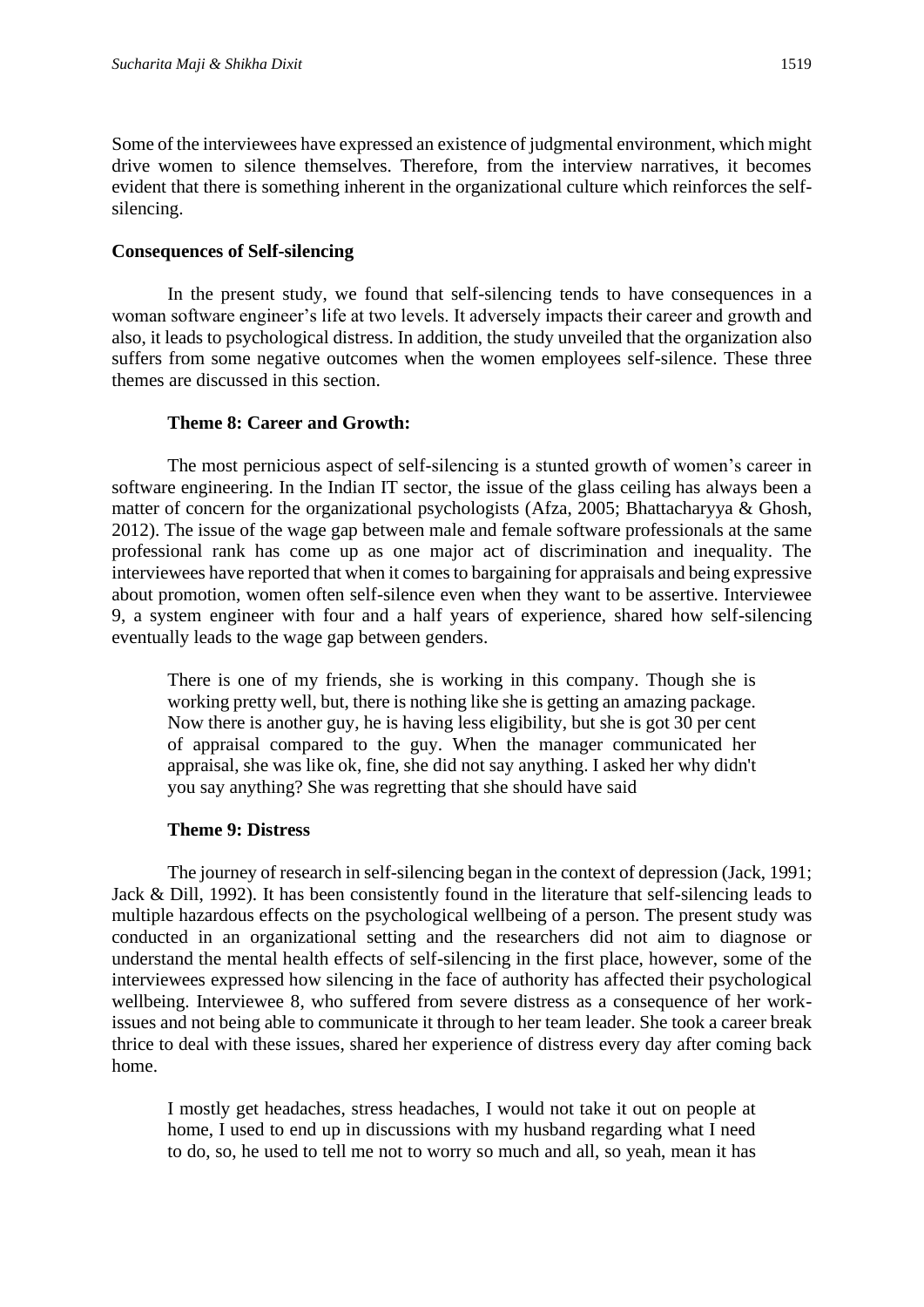affected me so much that I will take it out in my personal life, it affected my health, though.

The distress might also arise from a sense of being exploited by the team members when one silences herself in the face of pressure from them. This provides a sense of helplessness and guilt which deteriorate the psychological wellbeing.

There were times, when I was involved in two projects and they involved me in three, I used to feel frustrated and ask myself why are they giving it to me? But I didn't have the guts (smiling) to talk to the manager, I just cannot speak, I will think 10 times in my mind should I speak or not, then, that is why most of the time I keep all the things inside me.

# **Theme 10: Organizational Loss:**

In some interviews, the researchers came up with some issues where the organization also loses something when the employees self-silence. Some interviewees, for instance, reported that while facing the experience of casual sexism to sexual harassment inside the organization, women often self-silence and leave the organization rather than being assertive about it.

These unreported and unresponded negative responses would eventually impact the workplace experience and overall job satisfaction of a woman. Apart from these, women often also self-silence in meetings, where they do not contribute to decision making.

Maybe one or two instances I will try to convince them but when I realize that (even) if I say, also it will not (effect in the discussion), I mean they will not react the way I think, I will prefer keeping it to myself and keeping silent. (Silence) If I feel that the topic is very relevant to me and if I talk I will burst out then also I'll keep silent.

Similarly, in the context of facing workplace sexual harassment women choose to keep silent and leave the organization. Interviewee 5, a software developer with eight years of work experience in the Indian Information and Technology sector shared that,

For most of the women, if they face something negative like harassment they keep silent. I mean they will share it with someone or the other, for sure, but they will wait for sometime and after that either they will try to go out of that place as they do not want to see the face of those persons anymore

Therefore, when women in an organization self-silence, especially in decision-making meetings, and in the case of harassment-like issues, it leads to a form of organizational ignorance (Harvey, Novicevic, Buckley, & Ferris, 2001).

# **Discussion**

The present work provides ample evidence that self-silencing is not limited to romantic relationships only; rather, women might self-silence in workplace relationships as well. Selfsilencing in workplace relationships with colleagues usually arise from the relational-self where women software engineers were afraid of losing relationships, affection, and emotional attachment. The motivation for self-silencing in the relationships with authority figures such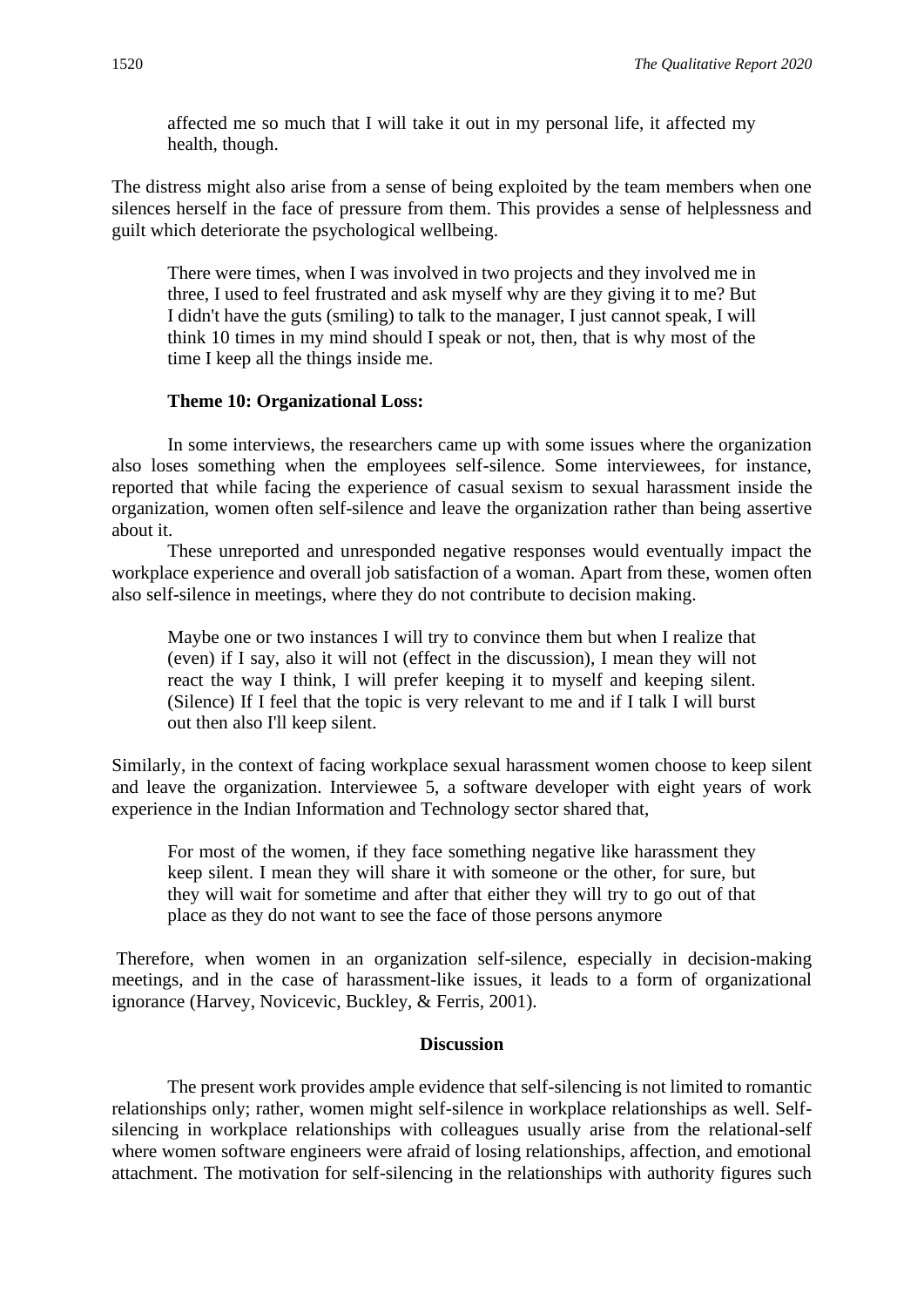as team leaders and organizational authority most frequently arose from a feeling of powerlessness where female software professionals perceive that their security at the professional level might be at stake if they raise their voice. Women software professionals, especially those at their early career phase, were more likely to express this fear of annihilation in terms of fear of losing jobs, fear of getting negative feedback from the authority, also, fear of losing a good impression. Since self-silencing is evident in workplace relationships, future research must attempt the development of a standardized questionnaire for its measurement.

This blockage in workplace communication has absolute significance in the context of organizational behavior as well as in the growth of the organization. One previous study, for instance, suggests that a lack of appropriate superior-subordinate communication, characterized by "hierarchical mum effect" (Bisel et al., 2012) leads to a pluralistic ignorance of the organization regarding the issues and environment of the organization. Therefore, the organization loses the opportunity to interpret the real problems, take required steps, and learn (Bisel et al., 2012). The present work, in consonance with these previous studies, does support that "hierarchical mum effect" was present among women software professionals and selfsilencing worked as a psychological mechanism behind it.

Self-silencing in the organization, also, suppresses the dissent of the subordinates where they can raise voices against issues which are unethical and inappropriate. For dealing with gender-related malpractices inside organizations, beginning from casual sexism to sexual harassment dissents are of absolute importance; and this is being suppressed through the process of self-silencing of women.

The work environment of Indian IT sector is not only characterized by highly skewed sex-ratio but also issues like glass ceiling (Bhattacharya & Ghosh, 2012) are still enormous challenges faced by women. Multiple psychological and sociological analysis has been made to comprehend this issue. However, this study suggests that this internal psychological struggle in terms of self-silencing of women where they lack the voice to raise their concerns for their career growth has also found to be a significant factor of the disproportional career growth of male and female software professionals in Indian Information Technology industry.

The present work also suggests that self-silencing leads to the need to hide the real self in workplace relationships to maintain them. Which, in turn, leads to a feeling of exploitation from the team members and the perception of injustice. At the same time, the inability to raise voice against it to abide by the "over-eye" provided by society leads to guilt and anxiety. The everyday internal conflicts emerging from the divided-self have some severe impacts on the psychological wellbeing of the female employees. Workplace self-silencing, thereafter, should not only be considered as an important variable in the context of organizational growth but also, organizational mental health professionals must work in this area.

However, the present work has drawn its data from the Indian population. Since selfsilencing is defined by the culturally and socially defined gender roles, one must be cautious while generalizing the findings of the findings to another culture that differs in terms of gender egalitarianism. Also, the study deals with workplace self-silencing among female software professionals, a profession characterized by worrisome sex-ratio. Therefore, generalizing the findings to other professions and other industries might be erroneous.

#### **References**

- Afza, M. (2005). Superior-subordinate relationships and satisfaction in Indian small business enterprises. *Vikalpa*, *30*(3), 11-20.
- Anderson, K., & Jack, D. C. (1991). Learning to listen: Interview techniques and analyses. In S. Berger Gluck & D. Patai (Eds.), *Women's words: The feminist practice of oral history* (pp. 11-26). New York, NY: Routledge.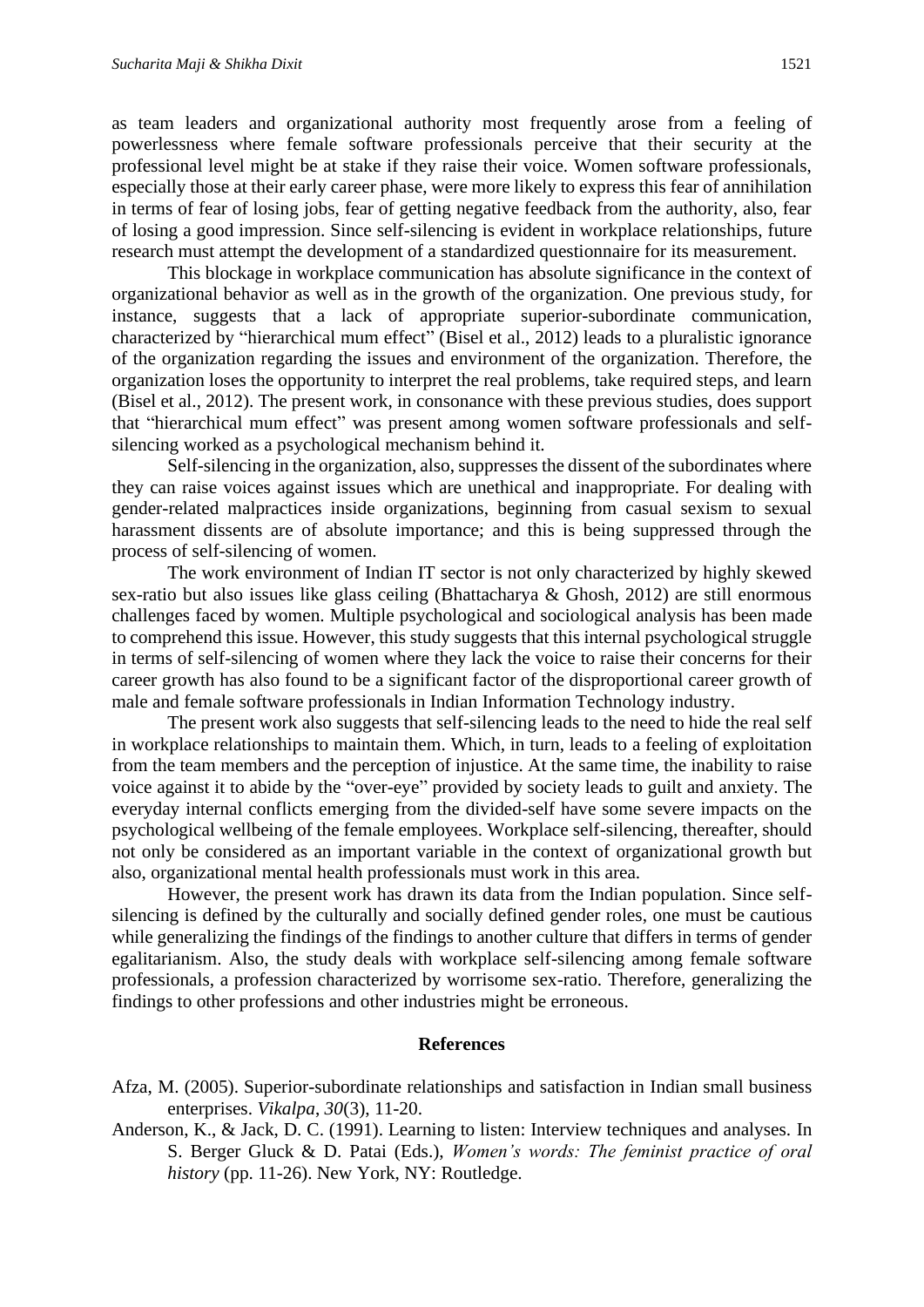- Bhattacharyya, A., & Ghosh, B. N. (2012). Women in Indian information technology (IT) sector: A sociological analysis. *Journal of Humanities and Social Science, 3*(6), 45-52.
- Bisel, R. S., Messersmith, A. S., & Kelley, K. M. (2012). Supervisor-subordinate communication: Hierarchical mum effect meets organizational learning. *The Journal of Business Communication, 49*(2), 128-147.
- Boyatzis, R. E. (1998). *Transforming qualitative information: Thematic analysis and code development*. Thousand Oaks, CA: Sage.
- Braun, V., & Clarke, V. (2006). Using thematic analysis in psychology. *Qualitative research in psychology*, *3*(2), 77-101.
- Braun, V., & Clarke, V. (2013). *Successful qualitative research: A practical guide for beginners*. London, UK: Sage.
- Chodorow, N. J. (1999). *The reproduction of mothering: Psychoanalysis and the sociology of gender*. Thousand Oaks, CA: Univ of California Press.
- Clarkson, P., & Shaw, P. (1992). Human relationships at work in organisations. *Management Education and Development*, *23*(1), 18-29.
- Dixon, C. S. (2015). Interviewing adolescent females in qualitative research. *The Qualitative Report*, *20*(12), 2067-2077.
- Eapen, M., & Kodoth, P. (2002). Family structure, women's education and work: Re-examining the high status of women in Kerala. *Centre for Development Studies Thiruvananthapuram, Kerala, Working Papers*.
- Fritz, J. H. (2014). Researching workplace relationships: What can we learn from qualitative organizational studies?. *Journal of Social and Personal Relationships*, *31*(4), 460-466.
- Gall, M. D., Gall, J. P., & Borg, W. R. (2003). *Educational research: An introduction*. Boston, MA: A & B Publications.
- Gilligan, C. (1982). New maps of development: New visions of maturity. *American Journal of Orthopsychiatry*, *52*(2), 199.
- Gilligan, C., & Wiking, P. (1985). *Med kvinnors röst: Psykologisk teori och kvinnors utveckling* [*With women's voice: Psychological theory and women's development*]. Stockholm, Sweden: Prisma.
- Glaser, B. (1978). *Theoretical sensitivity: Advances in the methodology of grounded theory*. Mill Valley, CA: Sociology Press.
- Greetz, C. (1975). On the nature of anthropological understanding. *American Scientist, 63,* 47- 53.
- Harper, M. S., Dickson, J. W., & Welsh, D. P. (2006). Self-silencing and rejection sensitivity in adolescent romantic relationships. *Journal of Youth and Adolescence*, *35*(3), 435- 443.
- Harper, M. S., & Welsh, D. P. (2007). Keeping quiet: Self-silencing and its association with relational and individual functioning among adolescent romantic couples. *Journal of Social and Personal Relationships*, *24*(1), 99-116.
- Harvey, M. G., Novicevic, M. M., Buckley, M. R., & Ferris, G. R. (2001). A historic perspective on organizational ignorance. *Journal of Managerial Psychology, 16*(6), 449-468.
- Impett, E. A., Sorsoli, L., Schooler, D., Henson, J. M., & Tolman, D. L. (2008). Girls' relationship authenticity and self-esteem across adolescence. *Developmental Psychology*, *44*(3), 722.
- Jack, D. C. (1991). *Silencing the self: Women and depression*. Boston, MA: Harvard University Press.
- Jack, D. C., & Ali, A. (Eds.). (2010). *Silencing the self across cultures: Depression and gender in the social world*. New York, NY: Oxford University Press.
- Jack, D. C., & Dill, D. (1992). The silencing the self scale: Schemas of intimacy associated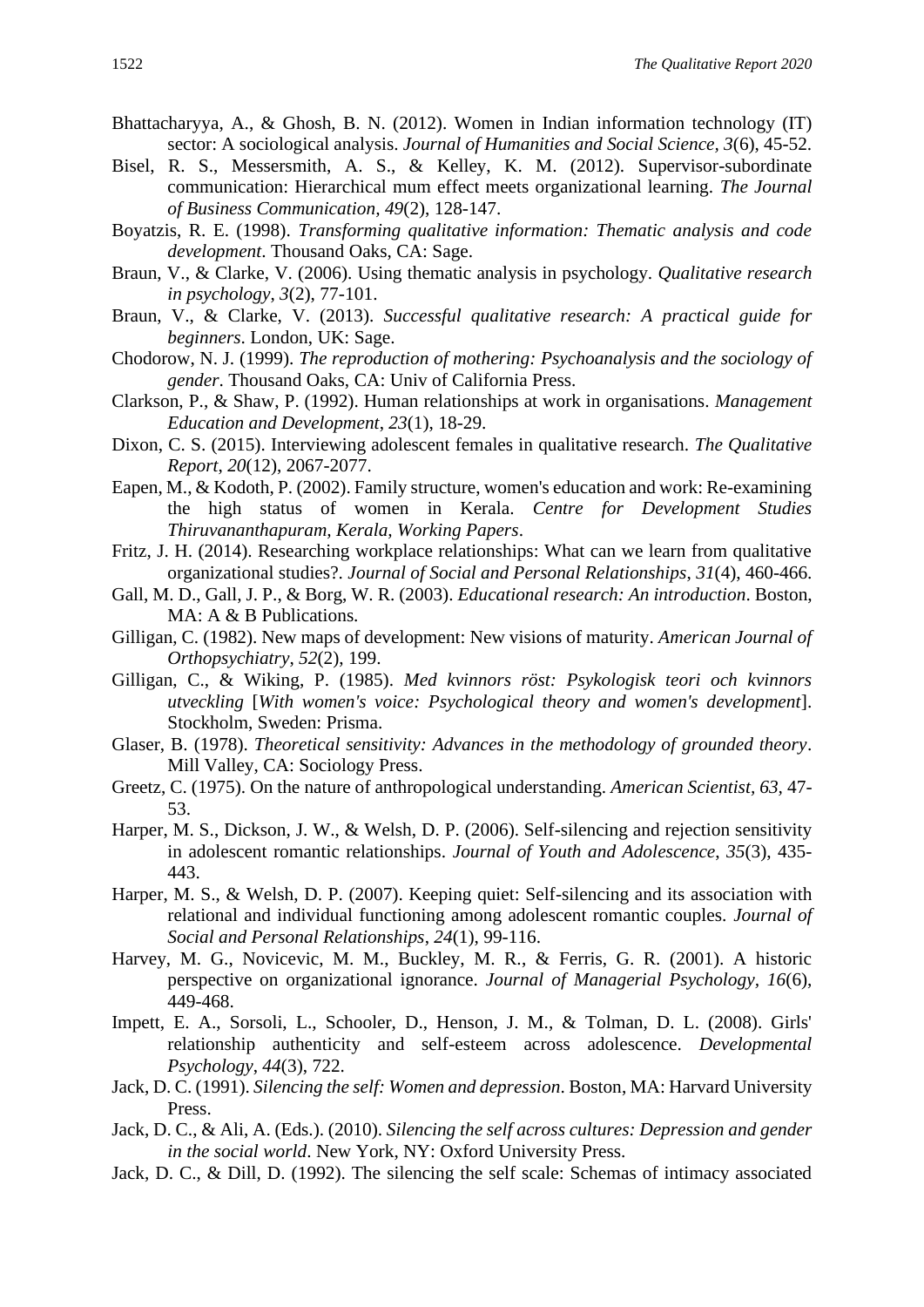with depression in women. *Psychology of Women Quarterly*, *16*(1), 97-106.

- Joffe, H. (2012). Thematic analysis. *Qualitative Research Methods in Mental Health and Psychotherapy, 1*.
- Jordan, J. V. (Ed.). (1991). *Women's growth in connection: Writings from the Stone Center*. New York, NY: Guilford press.
- Kram, K. E., & Isabella, L. A. (1985). Mentoring alternatives: The role of peer relationships in career development. *Academy of Management Journal*, *28*(1), 110-132.
- Kitzinger, C., & Willmott, J. (2002). 'The thief of womanhood': women's experience of polycystic ovarian syndrome. *Social Science & Medicine*, *54*(3), 349-361.
- Kvale, S. (2007). *Doing interviews*. Thousand Oaks, CA: Sage.
- Lincoln, J. R., & Miller, J. (1979). Work and friendship ties in organizations: A comparative analysis of relation networks. *Administrative Science Quarterly*, 181-199.
- Mahapatra, S., & Chandola, V. (2018). Learning manifolds from non-stationary streaming data. *Journal of Machine Learning Research, 20*, 1-24.
- Mayo, E. (1945). *The social problems of an industrial civilization, including, as an appendix: The political problem of industrial civilization* [Doctoral thesis]. Division of Research, Graduate School of Business Administration, Harvard University.
- McDonald, K. L., Bowker, J. C., Rubin, K. H., Laursen, B., & Duchene, M. S. (2010). Interactions between rejection sensitivity and supportive relationships in the prediction of adolescents' internalizing difficulties. *Journal of Youth and Adolescence*, *39*(5), 563- 574.
- McNamara, C. (2009). *General guidelines for conducting interviews*. Retrieved January 11, 2010, from<http://managementhelp.org/evaluatn/intrview.html>
- Mead, G. H. (1934). *Mind, self and society* (Vol. 111). Chicago, IL: University of Chicago Press.
- Miller, J. B. (1988). Connections, disconnections and violations (Work in Progress No. 33). *Wellesley, MA: Stone Center Working Paper Series*.
- Morrison, R. L., & Nolan, T. (2009). I get by with a little help from my friends… at work. *Kōtuitui: New Zealand Journal of Social Sciences Online*, *4*(1), 41-54.
- Morrison, T. G., & Sheahan, E. E. (2009). Gender-related discourses as mediators in the association between internalization of the thin-body ideal and indicants of body dissatisfaction and disordered eating. *Psychology of Women Quarterly*, *33*(4), 374-383.
- Oyserman, D., Coon, H. M., & Kemmelmeier, M. (2002). Rethinking individualism and collectivism: Evaluation of theoretical assumptions and meta-analysis. *Psychological Bulletin, 128*, 3-72.
- Patel, R., & Parmentier, M. J. C. (2005). The persistence of traditional gender roles in the information technology sector: A study of female engineers in India. *Information Technologies and International Development, 2*(3), 29-46.
- Peterson, D. K. (2004), Benefits of participation in corporate volunteer programs: employees' perceptions. *Personnel Review, 33*(6), 615-627.
- Pololi, L. H., & Jones, S. J. (2010). Women faculty: An analysis of their experiences in academic medicine and their coping strategies. *Gender Medicine*, *7*(5), 438-450.
- Putnam, L., & Pacanowsky, M. E. (1983). *Communication and organizations, an interpretive approach* (Vol. 65). Thousand Oaks, CA: Sage Publications, Inc.
- Raghuram, P., Herman, C., Ruiz-Ben, E., & Sondhi, G. (2017). *Women and IT scorecard-India, a study of 55 firms*. Milton Keynes, UK: The Open University.
- Rawlins, W. K. (1992). *Friendship matters: Communication, dialectics, and the life course*. New York, NY: Aldine de Gruyter.
- Roland, A. (1991). *In search of self in India and Japan: Toward a cross-cultural psychology*. Princeton, NJ: Princeton University Press.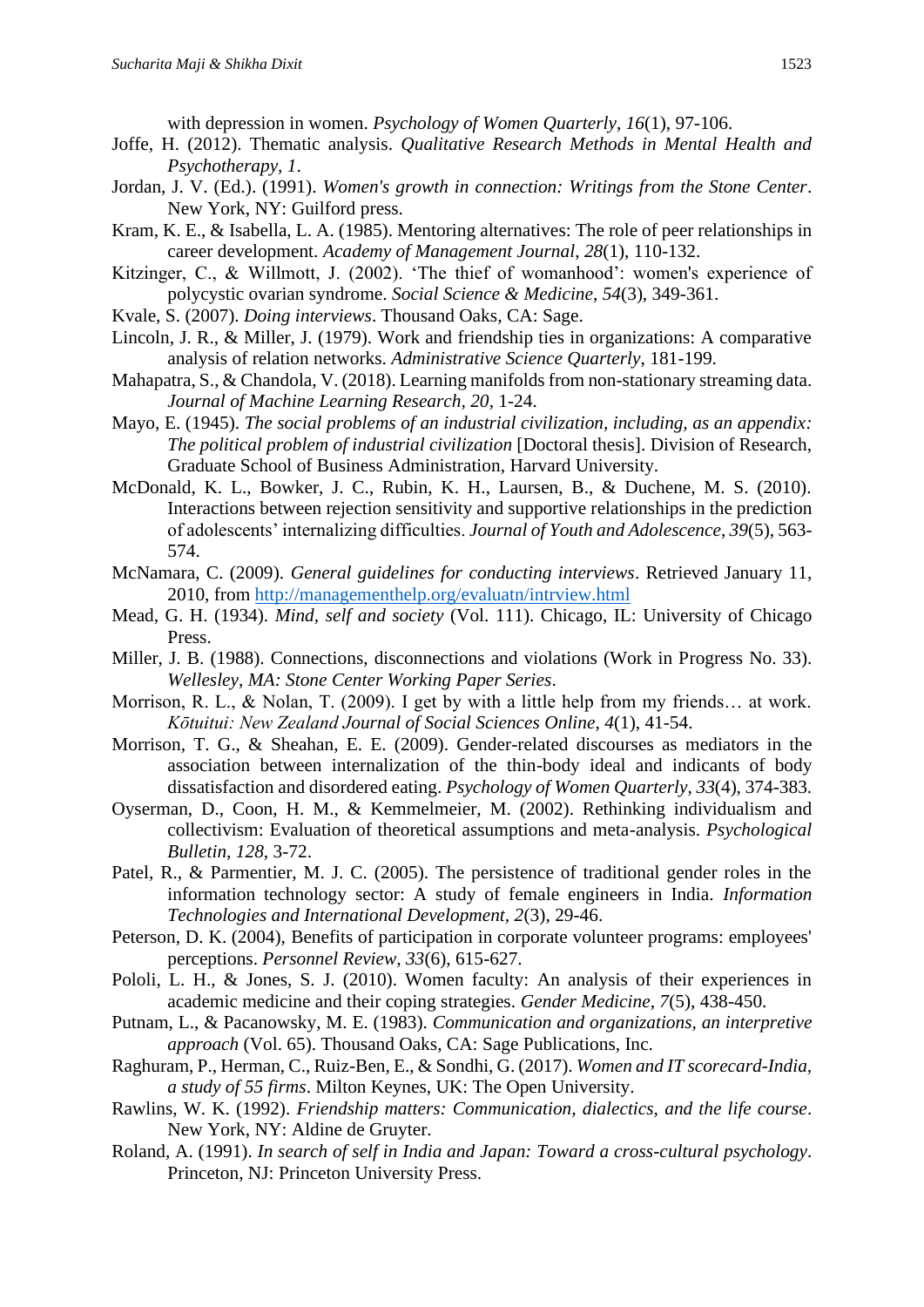- Rosenberg, F. R., & Simmons, R. G. (1975). Sex differences in the self-concept in adolescence. *Sex Roles*, *1*(2), 147-159
- Rudderham-Gaudet, E. (2013). *Participatory pressuring and strategic self-silencing theory: warning! There can be health and organizational risks* [Doctoral thesis]. Saint Mary's University, Halifax, Canada.
- Rumens, N. (2017). Researching workplace friendships: Drawing insights from the sociology of friendship. *Journal of Social and Personal Relationships*, *34*(8), 1149-1167.
- Sagebiel, F. (2008). Gendered organisational cultures and networks in engineering research. Results from European project PROMETEA. *Women in Engineering ProActive Network*.
- Sekaquaptewa, D., & Thompson, M. (2003). Solo status, stereotype threat, and performance expectancies: Their effects on women's performance. *Journal of Experimental Social Psychology*, *39*(1), 68-74.
- Sias, P. M., & Cahill, D. J. (1998). From coworkers to friends: The development of peer friendships in the workplace. *Western Journal of Communication (includes Communication Reports)*, *62*(3), 273-299.
- Surrey, J. L. (1985). *Self-in-relation: A theory of women's development. Work in progress No. 13*. Wellesley, MA: Stone Center Working Paper Series.
- Swim, J. K., Eyssell, K. M., Murdoch, E. Q., & Ferguson, M. J. (2010). Self‐silencing to sexism. *Journal of Social Issues*, *66*(3), 493-507.
- Taylor, S. E., Klein, L. C., Lewis, B. P., Gruenewald, T. L., Gurung, R. A., & Updegraff, J. A. (2000). Biobehavioral responses to stress in females: Tend-and-befriend, not fight-orflight. *Psychological Review*, *107*(3), 411.
- Tesser, A., & Rosen, S. (1972). Similarity of objective fate as a determinant of the reluctance to transmit unpleasant information: The MUM effect. *Journal of Personality and Social Psychology, 23*(1), 46-53.
- Thomas, K. K., & Bowker, J. C. (2015). Rejection sensitivity and adjustment during adolescence: Do friendship self-silencing and parent support matter?. *Journal of Child and Family Studies*, *24*(3), 608-616.
- Turner III, D. W. (2010). Qualitative interview design: A practical guide for novice investigators. *The Qualitative Report*, *15*(3), 754-760. <https://nsuworks.nova.edu/tqr/vol15/iss3/19>
- Vecchio, R. P., & Bullis, R. C. (2001). Moderators of the influence of supervisor–subordinate similarity on subordinate outcomes. *Journal of Applied Psychology*, *86*(5), 884.
- Warren, C. A. (1988). *Gender issues in field research* (Vol. 9). Thousand Oaks, CA: Sage Publications, Inc.
- Wesolowski, M. A., & Mossholder, K. W. (1997). Relational demography in supervisor– subordinate dyads: Impact on subordinate job satisfaction, burnout, and perceived procedural justice. *Journal of Organizational Behavior: The International Journal of Industrial, Occupational and Organizational Psychology and Behavior*, *18*(4), 351- 362.
- Whiffen, V. E., Foot, M. L., & Thompson, J. M. (2007). Self-silencing mediates the link between marital conflict and depression. *Journal of Social and Personal Relationships*, *24*(6), 993-1006.
- Williams, C. L., & Heikes, E. J. (1993). The importance of researcher's gender in the in-depth interview: Evidence from two case studies of male nurses. *Gender & Society*, *7*(2), 280- 291.